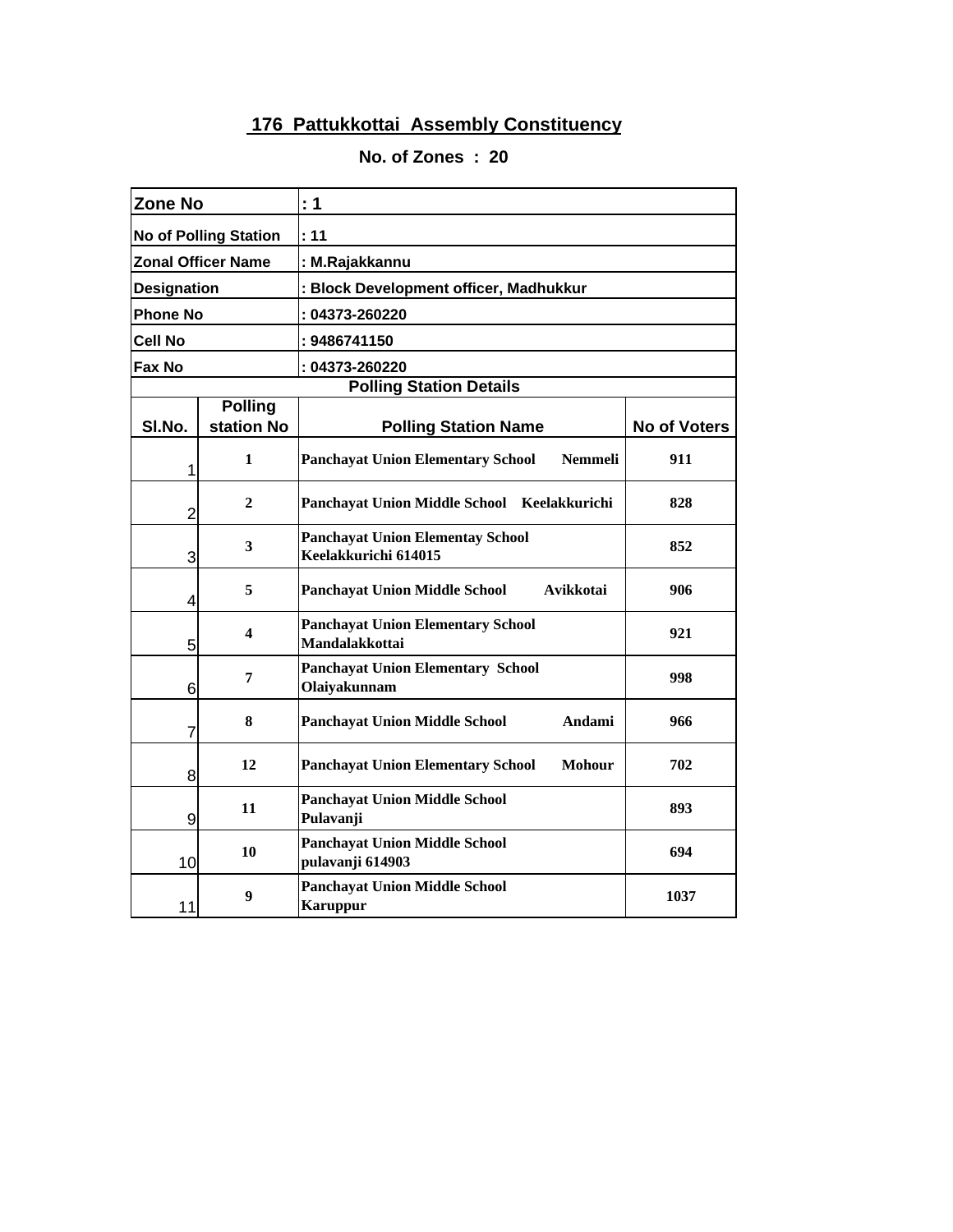| <b>Zone No</b>                |                           | $\mathbf{2}$                                            |                                        |  |
|-------------------------------|---------------------------|---------------------------------------------------------|----------------------------------------|--|
| <b>No of Polling Station:</b> |                           | 11                                                      |                                        |  |
|                               | <b>Zonal Officer Name</b> | V.Lakshmanan                                            |                                        |  |
| <b>Designation</b>            |                           | Block Development Officer (Village Panchyat), Madhukkur |                                        |  |
| <b>Phone No</b>               |                           | : 04373-260220                                          |                                        |  |
| <b>Cell No</b>                |                           | : 9976276454                                            |                                        |  |
| Fax No                        |                           | 04373-260220                                            |                                        |  |
|                               |                           | <b>Polling Station Details</b>                          |                                        |  |
|                               | <b>Polling</b>            |                                                         |                                        |  |
| SI.No.                        | station No                | <b>Polling Station Name</b>                             | <b>No of Voters</b>                    |  |
|                               | 6                         | <b>Panchayat Union Elementary School</b>                |                                        |  |
| 1                             |                           | <b>Bavajikottai</b>                                     |                                        |  |
|                               | 17                        | <b>Panchayat Union Elementary School</b>                |                                        |  |
| 2                             |                           | Kanniyakurichi                                          |                                        |  |
|                               | 18                        | <b>Panchayat Union Elementary School</b>                |                                        |  |
| 3                             |                           | Kanniyakurichi                                          |                                        |  |
|                               | 19                        | <b>Panchayat Union Middle School</b>                    |                                        |  |
| 4                             |                           | <b>Sokkanavur</b>                                       |                                        |  |
|                               | 20                        | <b>Panchayat Union Middle School</b>                    | 392                                    |  |
| 5                             |                           | Sokkanavur                                              |                                        |  |
|                               | 16                        | <b>Govt. High School</b>                                | 709                                    |  |
| 6                             |                           | Periyakkottai                                           |                                        |  |
|                               | 15                        | <b>Govt.high. School</b>                                | 899                                    |  |
| 7                             |                           | Periyakkottai                                           |                                        |  |
| 8                             | 14                        | Panchayat Union Elementary School Periyakotai           | 679                                    |  |
|                               |                           |                                                         |                                        |  |
| 9                             | 21                        | <b>Panchayat Union Elementary School</b>                | 761                                    |  |
|                               |                           | Madhurapashanipuram,                                    |                                        |  |
| 10                            | 56                        | <b>Govt .Hr.Secondary School</b><br><b>Siramelkudi</b>  | 590<br>580<br>744<br>807<br>684<br>620 |  |
|                               |                           |                                                         |                                        |  |
| 11                            | 57                        | <b>Govt .Hr.Secondary School</b><br><b>Siramelkudi</b>  |                                        |  |
|                               |                           |                                                         |                                        |  |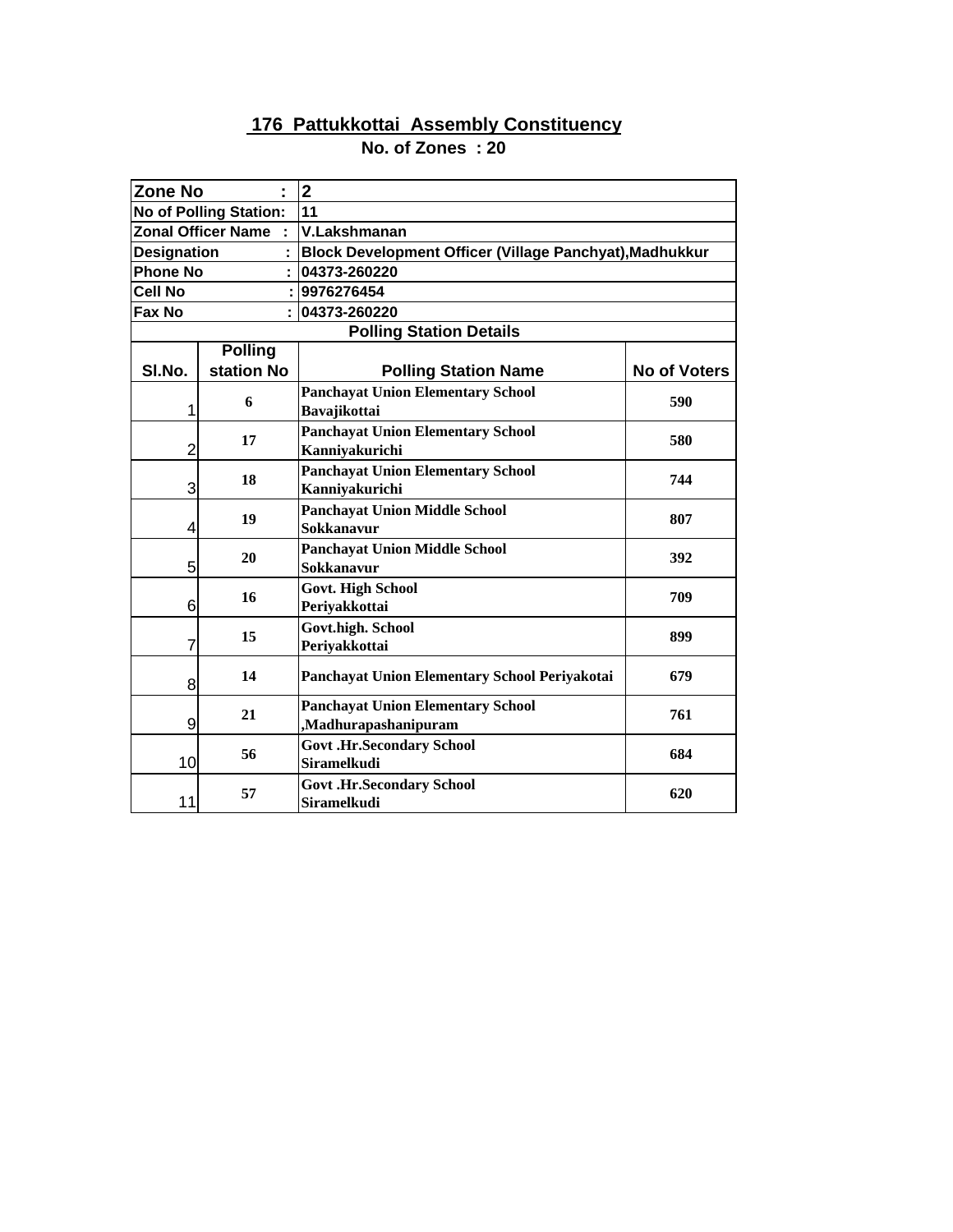| <b>Zone No</b>                |                | $\overline{\mathbf{3}}$                                  |                     |
|-------------------------------|----------------|----------------------------------------------------------|---------------------|
| <b>No of Polling Station:</b> |                | 11                                                       |                     |
| <b>Zonal Officer Name</b>     |                | N.Rengasamy                                              |                     |
|                               |                | <b>Deputy Block Development Officet (small</b>           |                     |
| <b>Designation</b>            |                | savings)Madhukkur                                        |                     |
| <b>Phone No</b>               |                | 04373-260220                                             |                     |
| <b>Cell No</b>                |                | 9791255573                                               |                     |
| Fax No                        |                | 04373-260220                                             |                     |
|                               |                | <b>Polling Station Details</b>                           |                     |
|                               | <b>Polling</b> |                                                          |                     |
| SI.No.                        | station No     | <b>Polling Station Name</b>                              | <b>No of Voters</b> |
|                               | 61             | <b>Panchaya Union Primary School</b><br>Pittchinikadu    | 631                 |
| 1                             |                | West                                                     |                     |
| $\overline{2}$                | 62             | <b>Panchayat Union Primary School</b><br>Pitchnikadu     | 901                 |
|                               |                | <b>Panchayat Union Primary School</b>                    |                     |
| 3                             | 59             | <b>Atthivetti East</b>                                   | 649                 |
|                               | 60             | <b>Panchayat Union Elementary School</b>                 | 922                 |
| 4                             |                | <b>Atthivetti</b>                                        |                     |
|                               | 58             | <b>Panchayat Union Primary School</b>                    | 483                 |
| 5                             |                | Kalyanaodai                                              |                     |
|                               | 53             | <b>Ramavilas Aided Middleschool</b>                      | 1055                |
| 6                             |                | Elangakadu                                               |                     |
|                               | 55             | <b>Panchayat Union Elementary School</b>                 | 409                 |
| 7                             |                | Karappankadu                                             |                     |
|                               | 54             | <b>Panchayat Union Middle School</b>                     | 1055                |
| 8                             |                | Kadanthakudi                                             |                     |
|                               | 22             | <b>Panchayat Union Middle School</b>                     | 1073                |
| 9                             |                | <b>Vikramam</b>                                          |                     |
| 10                            | 23             | <b>Panchayat Union Middle School</b><br><b>Vikaramam</b> | 1042                |
| 11                            | 24             | <b>Panchayatunion Middle School</b><br><b>Vikaramam</b>  | 1021                |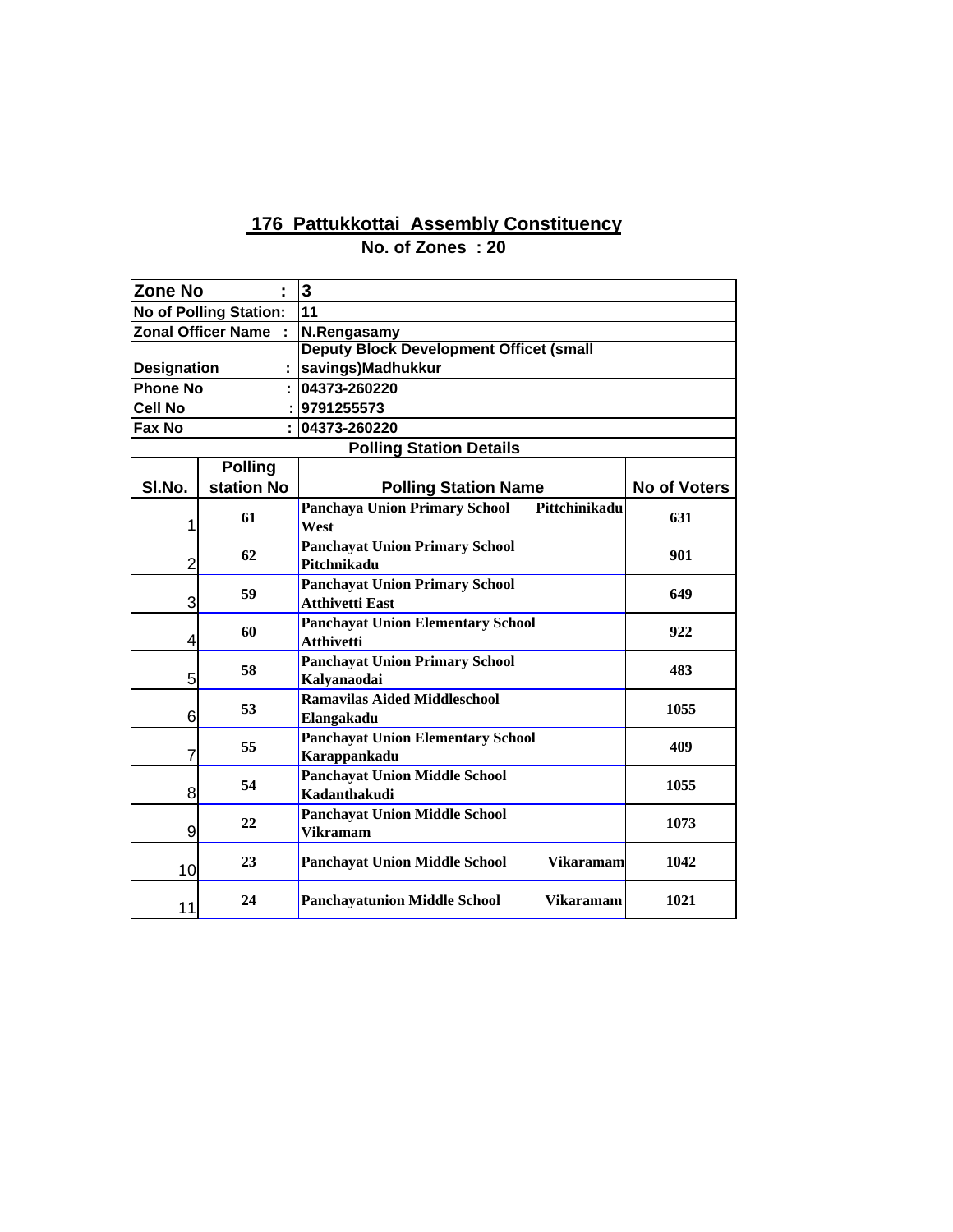## **No. of Zones : 20**

| <b>Zone No</b>                | $\blacksquare$            | $\boldsymbol{4}$                                                                    |                     |
|-------------------------------|---------------------------|-------------------------------------------------------------------------------------|---------------------|
| <b>No of Polling Station:</b> |                           | 10                                                                                  |                     |
|                               | <b>Zonal Officer Name</b> | <b>G.Anandha Rao</b>                                                                |                     |
| <b>Designation</b>            |                           | Deputy Block Development Officer (Scheme)Madhukkur                                  |                     |
| <b>Phone No</b>               |                           | 04373-260220                                                                        |                     |
| <b>Cell No</b>                |                           | 9442872138                                                                          |                     |
| Fax No                        |                           | 04373-260220                                                                        |                     |
|                               |                           | <b>Polling Station Details</b>                                                      |                     |
|                               | <b>Polling</b>            |                                                                                     |                     |
| SI.No.                        | station No                | <b>Polling Station Name</b>                                                         | <b>No of Voters</b> |
| 1                             | 13                        | Panchayat Union Elementary School , Sirangudi<br>614903                             | 742                 |
| 2                             | 34                        | Panchayat Union Middle School Ramampalpuram<br>614903                               | 597                 |
| 3                             | 33                        | Panchayat Union Middle School Ramampalpuram<br>614903                               | 571                 |
| 4                             | 35                        | <b>Panchayatunion Middle School</b><br>Madhukkur 614903                             | 760                 |
| 5                             | 36                        | <b>Madhukkur</b><br><b>Panchayatunion Middleschool</b>                              | 824                 |
| 6                             | 32                        | Panchayat Union Office Meeting Hall Madhukkur                                       | 691                 |
| 7                             | 31                        | Panchayat Union Office Meeting Hall Madhukkur                                       | 683                 |
| 8                             | 30                        | <b>Panchayatunion Middle School</b><br><b>Mathukkur</b><br><b>South</b>             | 595                 |
| 9                             | 29                        | <b>Pachayatunion Middle School</b><br><b>Madhukkur</b><br><b>South Near Masuthi</b> | 1002                |
| 10                            | 40                        | <b>Panchayatunion Middle School</b><br><b>Madhukkur South</b>                       | 1146                |

| Zone No                    | 15 |
|----------------------------|----|
| No of Polling Station:  10 |    |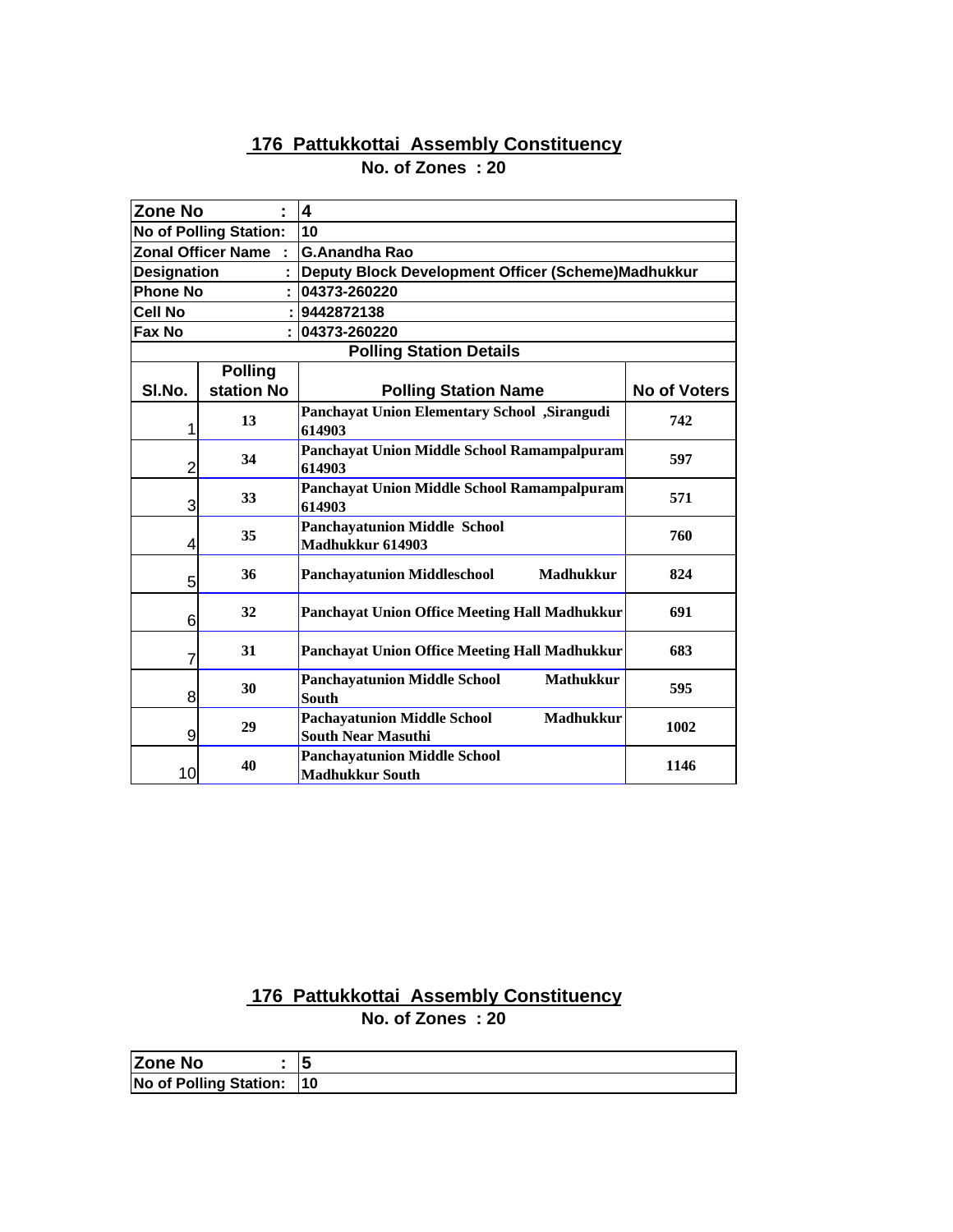|                    | <b>Zonal Officer Name:</b> | N.Sundamoorthy                                         |                     |  |
|--------------------|----------------------------|--------------------------------------------------------|---------------------|--|
|                    |                            | Deputy Block Development Officer (National Rural       |                     |  |
| <b>Designation</b> |                            | Empolyement Programe)Madhukkur                         |                     |  |
| <b>Phone No</b>    |                            | 04373-260220                                           |                     |  |
| <b>Cell No</b>     |                            | 9159861996                                             |                     |  |
| Fax No             |                            | 04373-260220                                           |                     |  |
|                    |                            | <b>Polling Station Details</b>                         |                     |  |
|                    | <b>Polling</b>             |                                                        |                     |  |
| SI.No.             | station No                 | <b>Polling Station Name</b>                            | <b>No of Voters</b> |  |
|                    |                            | <b>Panchayat Union Middle School</b>                   |                     |  |
| 1                  | 25                         | <b>Madhkkur North</b>                                  | 1155                |  |
|                    | 38                         | <b>Madhukur</b><br><b>Panchayatunion Middle School</b> | 1037                |  |
| $\overline{2}$     |                            | <b>North</b>                                           |                     |  |
|                    | 37                         | <b>Panchayat Union Middle School</b>                   | 695                 |  |
| 3                  |                            | <b>Madhukur North</b>                                  |                     |  |
|                    | 26                         | <b>Panchayat Union Elementry</b>                       | 745                 |  |
| 4                  |                            | Suriyathottam                                          |                     |  |
|                    | 27                         | <b>Panchayat Union Elementary School</b>               | 684                 |  |
| 5                  |                            | Suriyathottam                                          |                     |  |
|                    | 28                         | <b>Panchayat Union Primary School Suriyathottam</b>    | 720                 |  |
| 6                  |                            |                                                        |                     |  |
|                    | 39                         | <b>Panchayat Union Middle School</b>                   | 936                 |  |
| 7                  |                            | Padapaikadu                                            |                     |  |
|                    | 49                         | <b>Panchayatunion middle School</b>                    | 1098                |  |
| 8                  |                            | Veppankulam                                            |                     |  |
|                    | 47                         | <b>Panchayat Union Middle School</b>                   | 902                 |  |
| 9                  |                            | <b>Alampallam</b>                                      |                     |  |
|                    | 48                         | <b>Panchayat Union Primary School</b>                  | 987                 |  |
| 10                 |                            | <b>Thalikkotai</b>                                     |                     |  |

| <b>Zone No</b>            |   | 16                                          |
|---------------------------|---|---------------------------------------------|
| No of Polling Station:    |   | l11                                         |
| <b>Zonal Officer Name</b> | ÷ | S.Nagendran                                 |
| <b>Designation</b>        |   | Deputy Block Development Officer, Madhukkur |
| <b>Phone No</b>           |   | : 04373-260220                              |
| <b>Cell No</b>            | ٠ |                                             |
| <b>Fax No</b>             |   | : 04373-260220                              |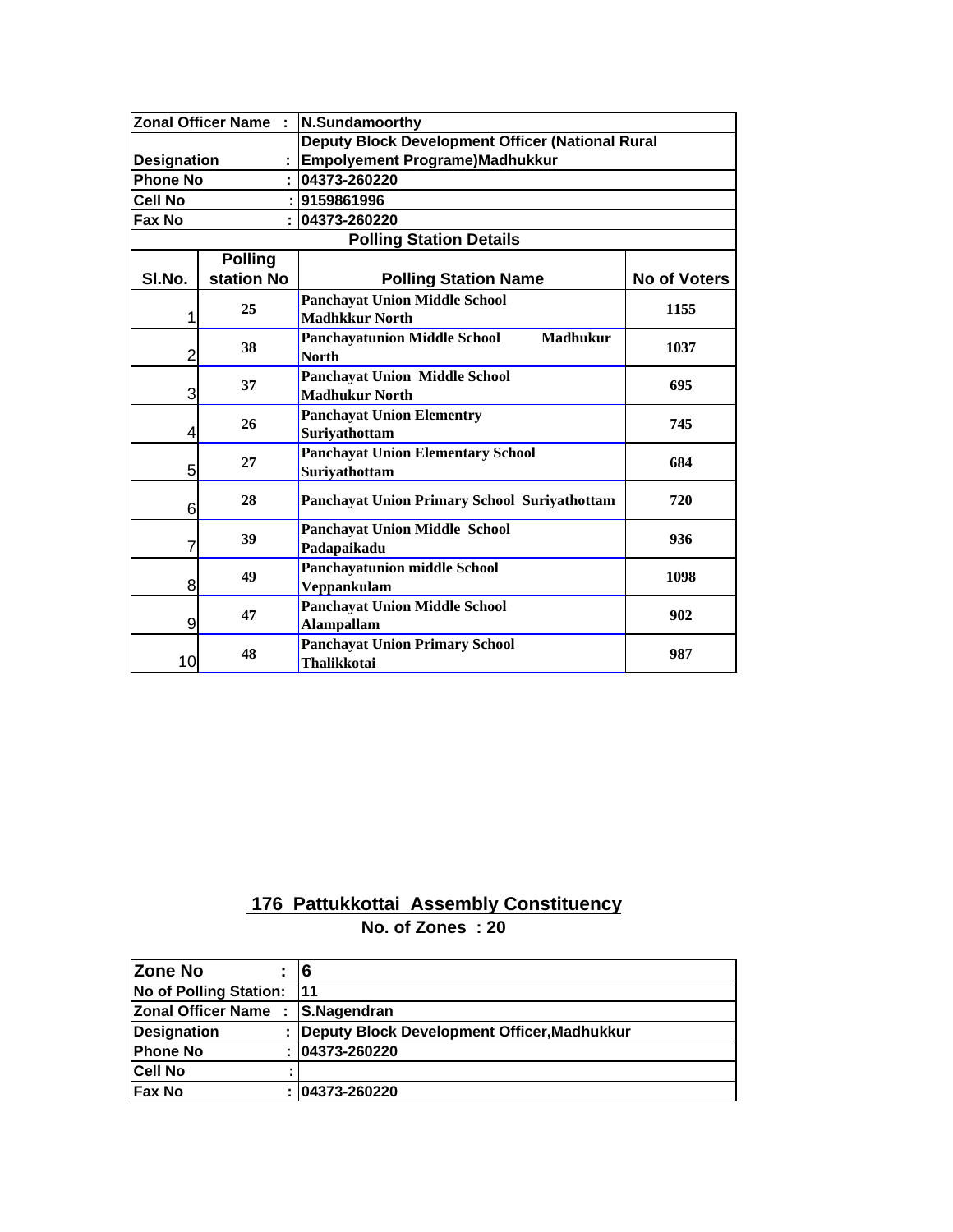| <b>Polling Station Details</b> |                              |                                                                |                     |  |
|--------------------------------|------------------------------|----------------------------------------------------------------|---------------------|--|
| SI.No.                         | <b>Polling</b><br>station No | <b>Polling Station Name</b>                                    | <b>No of Voters</b> |  |
|                                | 50                           | <b>Panchayat Union Elemenary School</b><br>Moothakkurichi      | 806                 |  |
| 2                              | 51                           | <b>Panchayat Union Elemenary School</b><br>Kandiyankadu        | 727                 |  |
| 3                              | 52                           | <b>Panchayat Union Elementary School</b><br>Silambayelankadu   | 717                 |  |
| 4                              | 65                           | <b>Govt. Higher Seccondary School</b><br><b>Kasankadu</b>      | 1193                |  |
| 5                              | 66                           | <b>Govt.Hr.sec. School</b><br>Kasankadu                        | 1091                |  |
| 6                              | 98                           | <b>Panchayat Union middle School</b><br><b>Vendakottai</b>     | 1206                |  |
| 7                              | 71                           | Govt. Hr. Sec. School South<br><b>Nattusalai</b>               | 709                 |  |
| 8                              | 70                           | <b>Govt.hr Sec School</b><br><b>Nattusalai</b>                 | 595                 |  |
| 9                              | 69                           | Govt. Hr. Sec. School<br><b>Nattuchalai</b>                    | 995                 |  |
| 10                             | 97                           | <b>Panchayat Union Elementary School</b><br><b>Atthikottai</b> | 832                 |  |
| 11                             | 96                           | <b>Panchayat Union Elementary School</b><br><b>Atthikottai</b> | 373                 |  |

| <b>Zone No</b>     |                               |                                                           |                     |
|--------------------|-------------------------------|-----------------------------------------------------------|---------------------|
|                    | <b>No of Polling Station:</b> | 11                                                        |                     |
|                    | <b>Zonal Officer Name:</b>    | <b>R.Mohan Doss</b>                                       |                     |
| <b>Designation</b> |                               | <b>Block Development Officer, Pattukkottai</b>            |                     |
| <b>Phone No</b>    |                               | 04373-252863                                              |                     |
| <b>Cell No</b>     |                               | :  9442148454                                             |                     |
| <b>Fax No</b>      |                               | 04373-252863                                              |                     |
|                    |                               | <b>Polling Station Details</b>                            |                     |
|                    | <b>Polling</b>                |                                                           |                     |
| SI.No.             | station No                    | <b>Polling Station Name</b>                               | <b>No of Voters</b> |
|                    | 41                            | <b>Panchavat Union Elementary School</b><br><b>Mushri</b> | 681                 |
|                    |                               |                                                           |                     |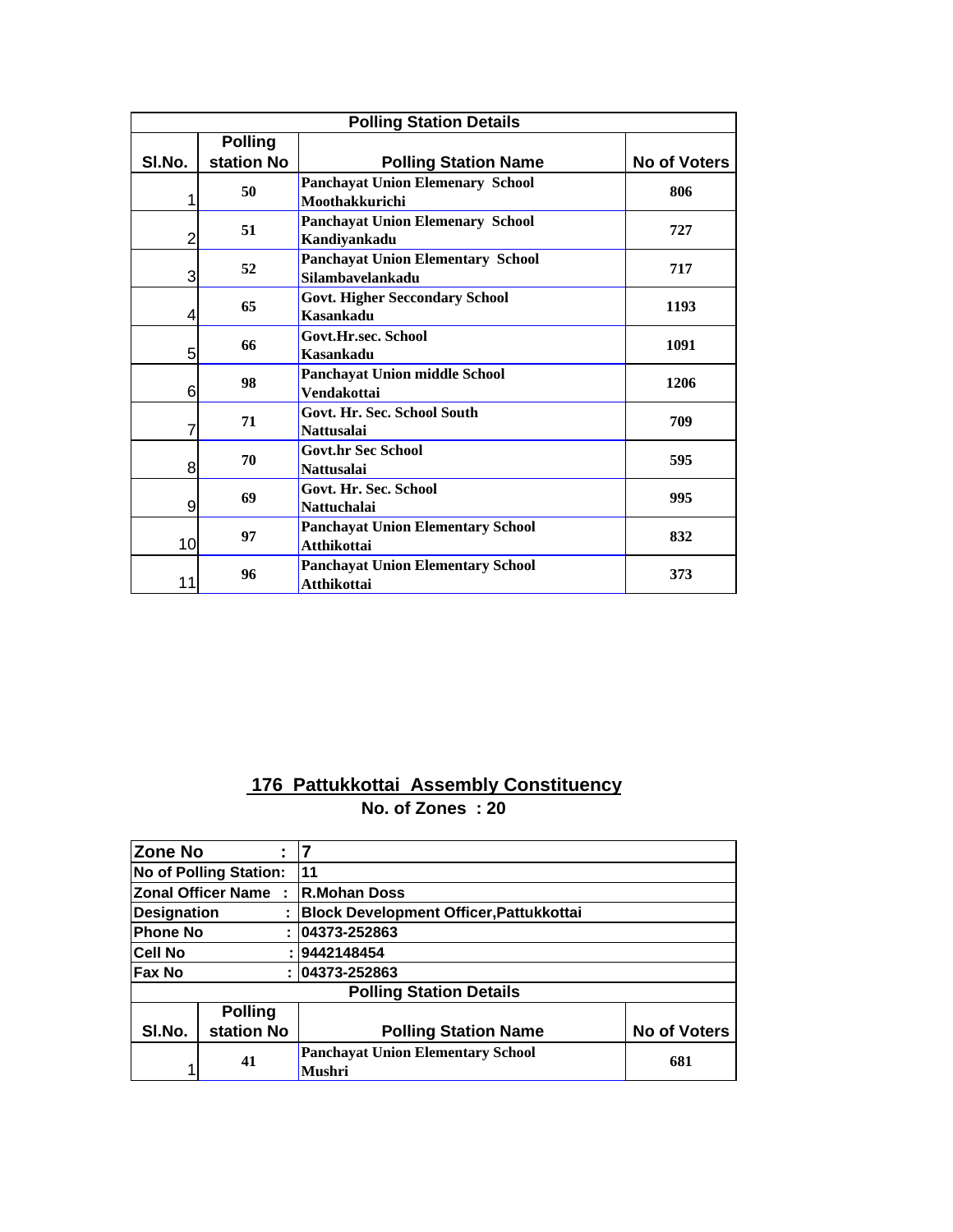| $\overline{2}$ | 43 | Govt. Hr, Sec. School<br><b>Alathur</b>                       | 1004 |
|----------------|----|---------------------------------------------------------------|------|
| 3              | 42 | Govt. Hr.sec. School<br><b>Alathur</b>                        | 626  |
| 4              | 44 | Govt. Hr. Sec. School West Facing,<br>Alathur                 | 950  |
| 5              | 45 | <b>Panchayat Union Elementary School</b><br><b>Alathur</b>    | 1026 |
| 6              | 46 | <b>Panchayat Union Elementary School</b><br>Vadukankuthakai   | 331  |
| 7              | 76 | <b>Panchayat Union Elementary School</b><br><b>Sembaloor</b>  | 752  |
| 8              | 74 | <b>Panchayat Union Elementary School</b><br><b>Thittakudi</b> | 871  |
| 9              | 75 | <b>Panchavat Union Elementary School</b><br><b>Thittakudi</b> | 554  |
| 10             | 72 | <b>Panchayat Union Elementary School</b><br>Sendankadu        | 603  |
| 11             | 73 | <b>Panchayat Union Elementary School</b><br>Sendankadu        | 749  |

| <b>Zone No</b>     |                                | 8                                                    |                     |
|--------------------|--------------------------------|------------------------------------------------------|---------------------|
|                    | <b>No of Polling Station:</b>  | 10                                                   |                     |
|                    | <b>Zonal Officer Name</b><br>÷ | D.Mathiyarasan                                       |                     |
| <b>Designation</b> |                                | Deputy Block Development Officer(Scheme)Pattukkottai |                     |
| <b>Phone No</b>    | t                              | 04373-252863                                         |                     |
| <b>Cell No</b>     |                                | :  9442040745                                        |                     |
| Fax No             |                                | : 04373-252863                                       |                     |
|                    |                                | <b>Polling Station Details</b>                       |                     |
|                    | <b>Polling</b>                 |                                                      |                     |
| SI.No.             | station No                     | <b>Polling Station Name</b>                          | <b>No of Voters</b> |
|                    | 78                             | <b>Panchayat Union Primary School</b><br>Karambayam  | 769                 |
| 2                  | 79                             | <b>Panchayat Union Primary School</b><br>Karambayam  | 948                 |
| 3                  | 80                             | Govt. Hr. Sec. School<br>Karampayam                  | 895                 |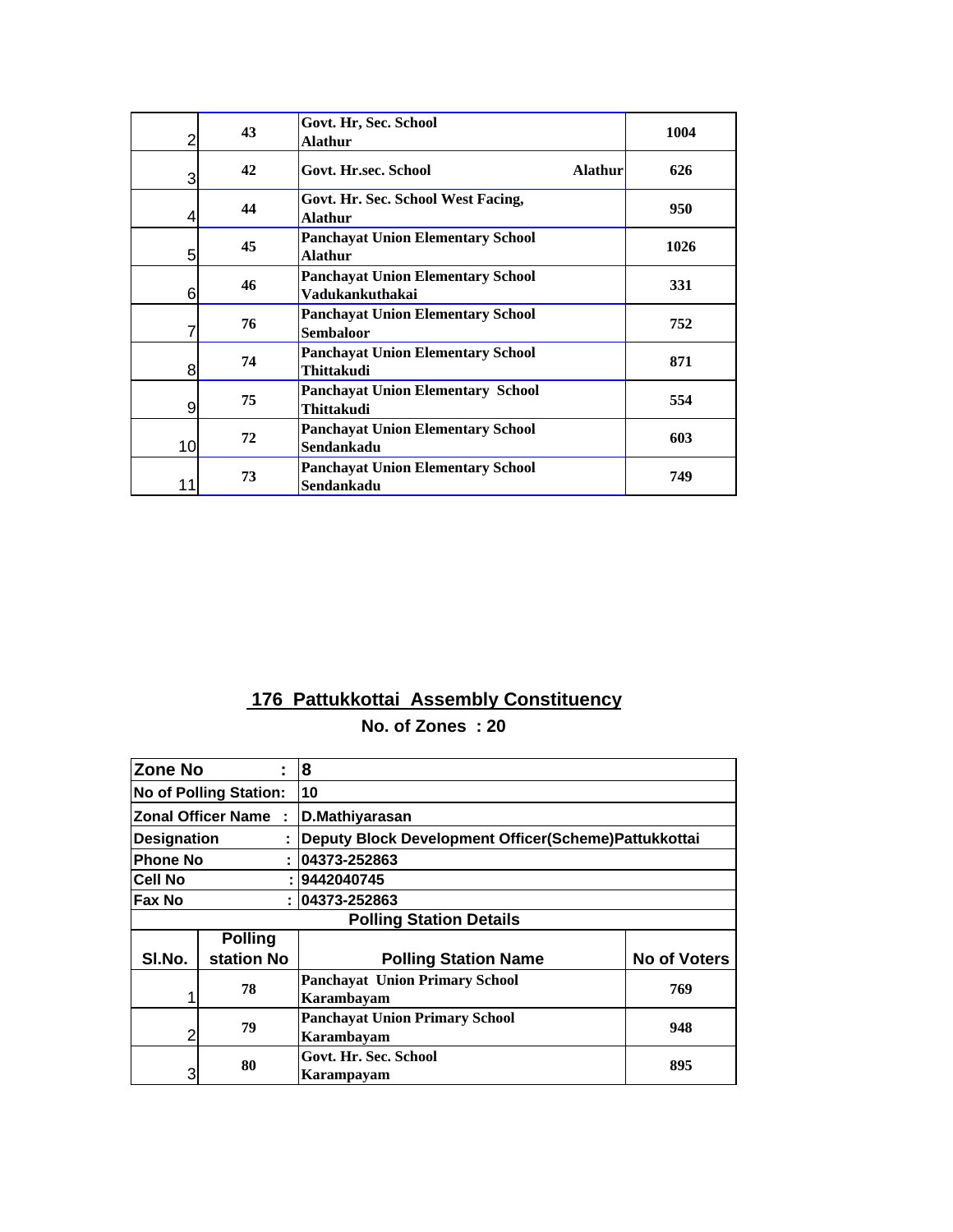| 4  | 77 | <b>Panchayat Union Middle School</b><br>Ettupulikadu 614626      | 1018 |
|----|----|------------------------------------------------------------------|------|
| 5  | 85 | <b>Panchayat Union Elementary School</b><br>Veerakurichi         | 850  |
| 6  | 86 | <b>St.Joeshp Elementary School</b><br>Sanchai Nagar              | 523  |
|    | 84 | <b>Panchayat Union Elementary School</b><br><b>Enathi 614615</b> | 642  |
| 8  | 83 | <b>Panchavat Union Elementary School</b><br><b>Enathi 614615</b> | 684  |
| 9  | 82 | <b>Panchavat Union Elementary School</b><br>Enathi               | 748  |
| 10 | 81 | <b>Panchayat Union Primary School</b><br>Veppankadu              | 999  |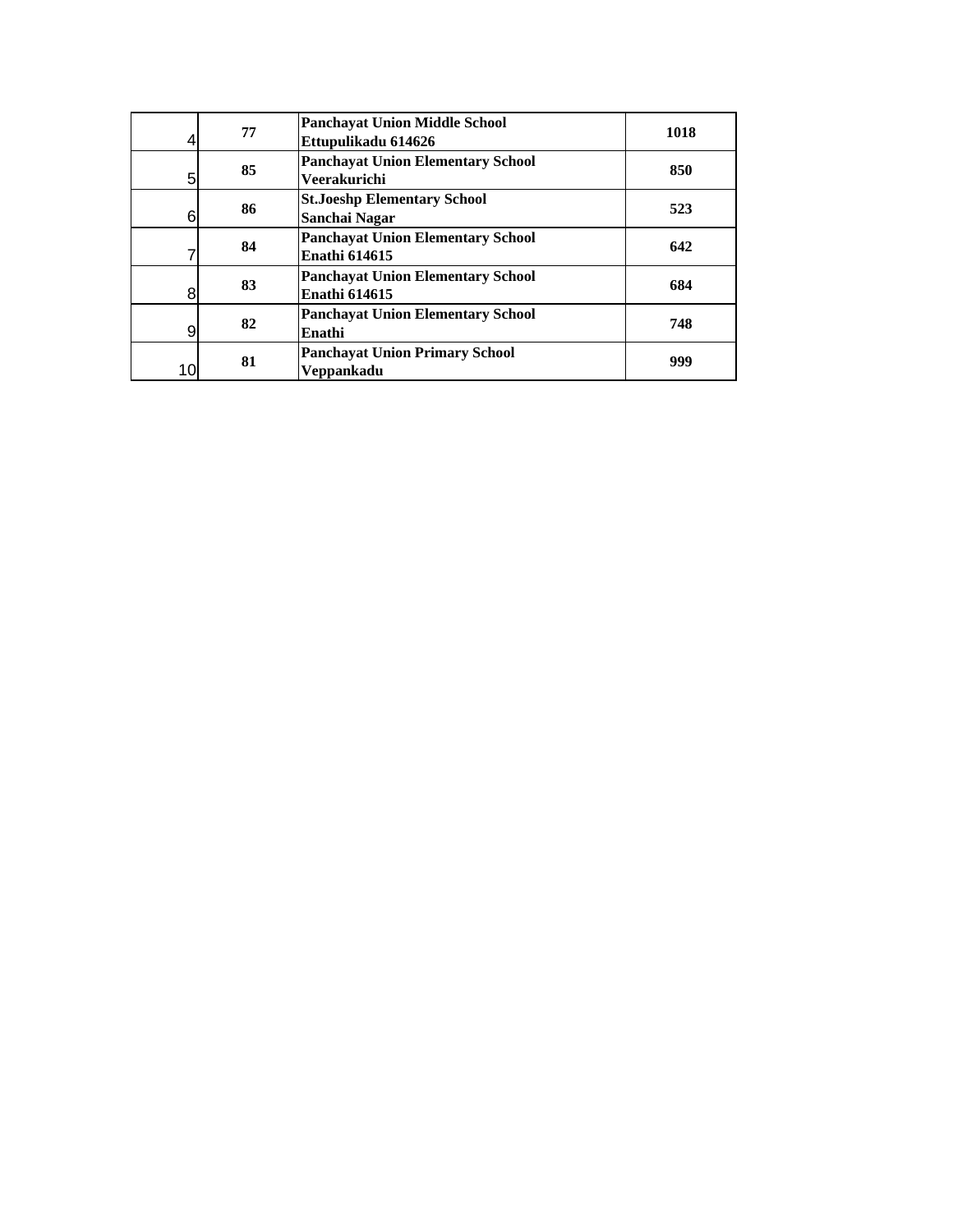|                    |                               | ויט. טו בטוו <del>כ</del> ס                                                   |                     |  |
|--------------------|-------------------------------|-------------------------------------------------------------------------------|---------------------|--|
| <b>Zone No</b>     |                               | 9                                                                             |                     |  |
|                    | <b>No of Polling Station:</b> | 17                                                                            |                     |  |
|                    | <b>Zonal Officer Name</b>     | <b>C.Kootharasan</b>                                                          |                     |  |
|                    |                               | Deputy Block Development officer(Administration),                             |                     |  |
| <b>Designation</b> |                               | Pattukkottai                                                                  |                     |  |
| <b>Phone No</b>    |                               | 04373-252863                                                                  |                     |  |
| Cell No            |                               | 9442231512                                                                    |                     |  |
| Fax No             |                               | 04373-252863                                                                  |                     |  |
|                    |                               | <b>Polling Station Details</b>                                                |                     |  |
|                    | <b>Polling</b>                |                                                                               |                     |  |
| SI.No.             | station No                    | <b>Polling Station Name</b>                                                   | <b>No of Voters</b> |  |
|                    | 87                            | <b>Panchayat Union Elementary School</b>                                      | 543                 |  |
| 1                  |                               | <b>Naruvalikollai</b>                                                         |                     |  |
|                    | 88                            | <b>Panchayat Union Elementary School</b>                                      | 861                 |  |
| $\overline{2}$     |                               | Palamuthi                                                                     |                     |  |
|                    | 91                            | <b>Panchayatunion Elementary School</b>                                       | 728                 |  |
| 3                  |                               | <b>Aladikumulai</b>                                                           |                     |  |
|                    | 92                            | <b>Panchayat Union Elementry School</b>                                       | 1176                |  |
| 4                  |                               | <b>Aladikkumulai</b>                                                          |                     |  |
|                    | 89                            | <b>Panchayat Union Elementary School</b>                                      | 821                 |  |
| 5                  |                               | Santhankadu                                                                   |                     |  |
|                    | 90                            | <b>Panchayat Union Elementary School</b>                                      | 605                 |  |
| 6                  |                               | Santhankadu                                                                   |                     |  |
|                    | 126                           | Govt High School (A.D.W.)                                                     | 1028                |  |
| 7                  |                               | Pattukkottai                                                                  |                     |  |
|                    | 127                           | Govt. High School(adw)                                                        | 647                 |  |
| 8                  |                               | Pattukkottai                                                                  |                     |  |
|                    | 102                           | <b>Thanjavur Regulatory Marketing Committee</b>                               | 813                 |  |
| 9                  |                               | Office Pattukkottai                                                           |                     |  |
| 10                 | 103                           | <b>Thanjavur Regulatory Marketing Committee</b><br><b>Office Pattukkottai</b> | 500                 |  |
|                    |                               |                                                                               |                     |  |
| 11                 | 104M                          | <b>Thanjavur Regulatory Marketing Committee</b><br>Pattukkottai               | 590                 |  |
|                    |                               | <b>Thanjavur regularity Marketing committee</b>                               |                     |  |
| 12                 | 104A(W)                       | Pattukkottai                                                                  | 622                 |  |
|                    |                               | <b>Thanjavur Regulated Market Committee</b>                                   |                     |  |
| 13                 | 123                           | Pattukkottai                                                                  | 707                 |  |
|                    | 125                           | <b>Thanjavur Rugulated Market Committe</b>                                    |                     |  |
| 14                 |                               | ,Pattukkottai                                                                 | 662                 |  |
| 15                 | 93                            | <b>Govt. High School Surappallam</b>                                          | 592                 |  |
| 16                 | 94                            | <b>Govt. High School Surappallam</b>                                          | 662                 |  |
| 17                 | 95                            | <b>Govt. Highschool Surappallam</b>                                           | 639                 |  |
|                    |                               |                                                                               |                     |  |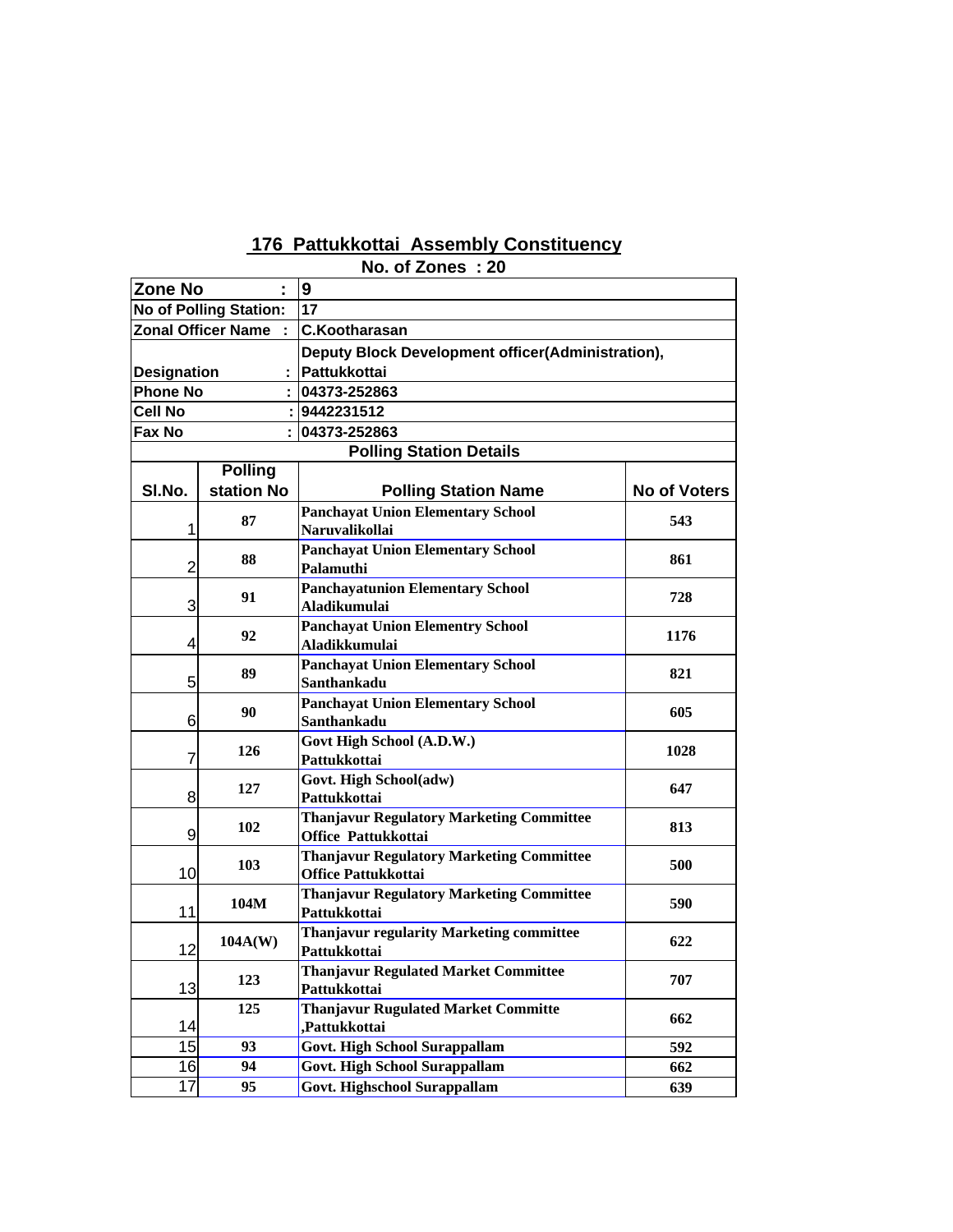| <b>Zone No</b>                |                | 10                                                  |              |  |  |
|-------------------------------|----------------|-----------------------------------------------------|--------------|--|--|
| <b>No of Polling Station:</b> |                | 14                                                  |              |  |  |
| <b>Zonal Officer Name</b>     |                | C.Poiyamozhi                                        |              |  |  |
|                               |                | Deputy Block Development Officer(Village Panchayat) |              |  |  |
| <b>Designation</b>            |                | <b>Pattukkottai</b>                                 |              |  |  |
| <b>Phone No</b>               |                | 04373-252863                                        |              |  |  |
| Cell No                       |                | : 9965470398                                        |              |  |  |
| Fax No                        |                | 04373-252863                                        |              |  |  |
|                               |                | <b>Polling Station Details</b>                      |              |  |  |
|                               | <b>Polling</b> |                                                     |              |  |  |
| SI.No.                        | station No     | <b>Polling Station Name</b>                         | No of Voters |  |  |
|                               | 129            | <b>Municipal Middle School</b><br><b>Perumal</b>    | 976          |  |  |
| 1                             |                | kovil Pattukkottai                                  |              |  |  |
|                               | 128            | <b>Municipal Middle School</b>                      | 918          |  |  |
| $\overline{2}$                |                | Perumal kovil Pattukkottai                          |              |  |  |
|                               | 132            | <b>Municipal Middle School</b>                      | 654          |  |  |
| 3                             |                | Palayam Pattukkottai                                |              |  |  |
|                               | 130            | <b>Municiapl Middle School</b>                      | 1254         |  |  |
| 4                             |                | Palayam Pattukkottai                                |              |  |  |
|                               | 121            | <b>Municipal Middle School</b>                      | 875          |  |  |
| 5                             |                | palayam Pattukkottai                                |              |  |  |
| 6                             | 122            | <b>Municipal Middle School</b>                      | 1088         |  |  |
|                               |                | PalayamPattukkottai 614601                          |              |  |  |
| 7                             | 105            | <b>Municipal Elementary School</b><br>Pattukkottai  | 633          |  |  |
|                               |                | <b>Municipal Elementary School</b>                  |              |  |  |
| 8                             | 106            | <b>Thangavel NagarPattukkottai</b>                  | 1238         |  |  |
|                               |                | <b>Municipal Elementary School</b>                  |              |  |  |
| 9                             | 107            | Thangavel NagarPattukkottai                         | 774          |  |  |
|                               |                | <b>Municipal Bazaar School</b>                      |              |  |  |
| 10                            | 111            | Pattukkottai                                        | 403          |  |  |
|                               |                | <b>Municipal Middle School</b>                      |              |  |  |
| 11                            | 120            | Jayalayam Pattukkottai                              | 784          |  |  |
|                               |                | <b>T.E.L.C Middle School</b>                        |              |  |  |
| 12                            | 134            | Pattukkottai                                        | 492          |  |  |
|                               | 131            | <b>St. Thomas Middle School</b>                     | 941          |  |  |
| 13                            |                | Pattukkottai                                        |              |  |  |
|                               | 133            | <b>St. Thamas Middle School</b>                     | 896          |  |  |
| 14                            |                | Pattukkottai                                        |              |  |  |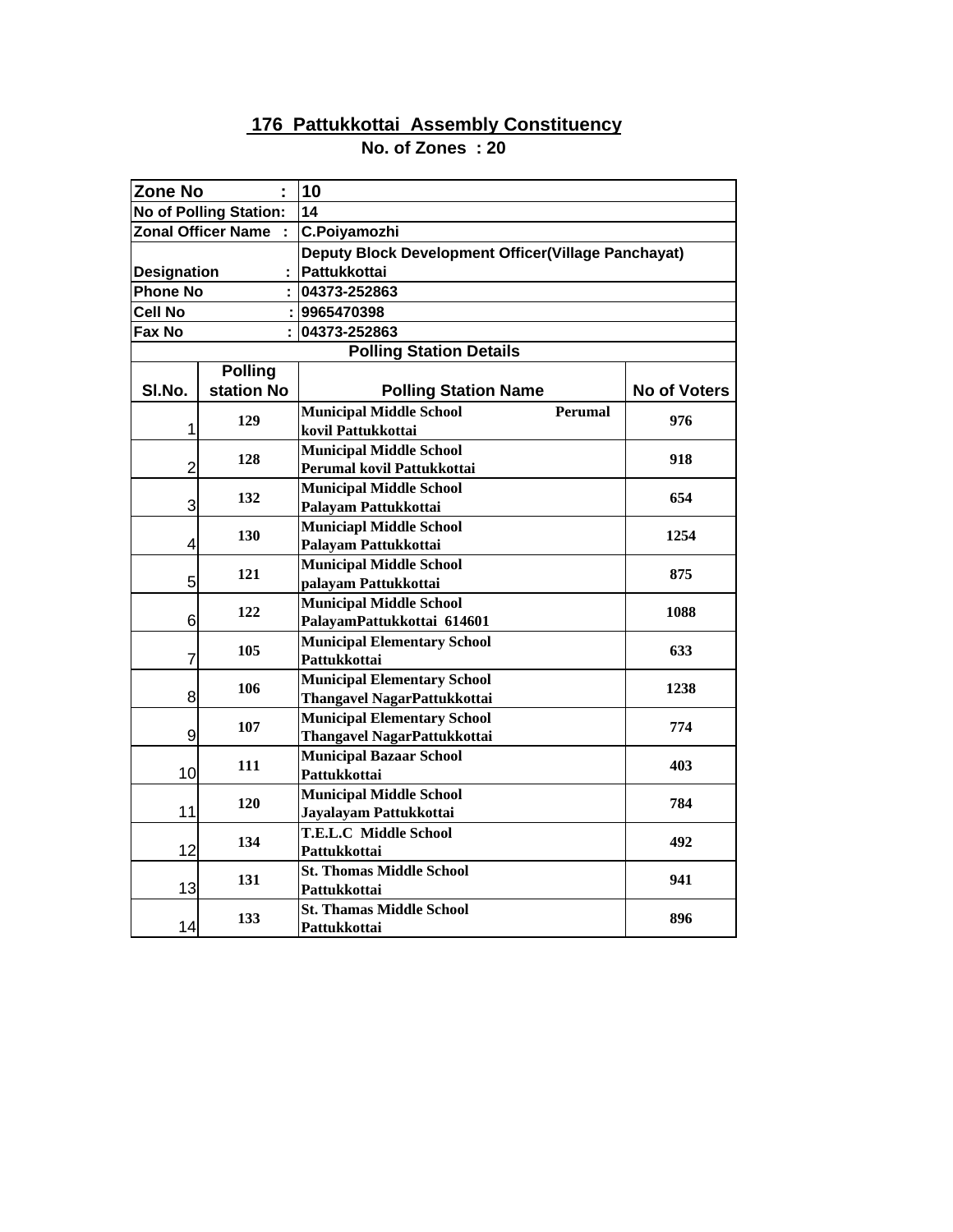| <b>Zone No</b>                |                           | 11                                                        |                     |  |
|-------------------------------|---------------------------|-----------------------------------------------------------|---------------------|--|
| <b>No of Polling Station:</b> |                           | 14                                                        |                     |  |
|                               | <b>Zonal Officer Name</b> | S.Parabhakaran                                            |                     |  |
| <b>Designation</b>            |                           | Deputy Block Development Officer(Noon Meals) Pattukkottai |                     |  |
| <b>Phone No</b>               |                           | 04373-252863                                              |                     |  |
| <b>Cell No</b>                |                           | 9443260951                                                |                     |  |
| Fax No                        |                           | 04373-252863                                              |                     |  |
|                               |                           | <b>Polling Station Details</b>                            |                     |  |
|                               | <b>Polling</b>            |                                                           |                     |  |
| SI.No.                        | station No                | <b>Polling Station Name</b>                               | <b>No of Voters</b> |  |
|                               |                           | <b>Municipal Elementary School</b>                        |                     |  |
| 1                             | 144                       | Letchathoppu Pattukkottai                                 | 1299                |  |
|                               | 145                       | <b>Municipal Elementary School</b>                        | 1367                |  |
| $\overline{2}$                |                           | Letchathoppu Pattukkottai                                 |                     |  |
|                               | 146                       | <b>Municipal Elementary School</b>                        | 1402                |  |
| 3                             |                           | Letchathoppu Pattukkottai                                 |                     |  |
|                               | 114M                      | <b>Govt.boys Hr. Sec School</b>                           | 603                 |  |
| 4                             |                           | Pattukkottai                                              |                     |  |
|                               | 114A(W)                   | <b>Govt.boys Hr. Sec School</b>                           | 563                 |  |
| 5                             |                           | Pattukkottai                                              |                     |  |
|                               | 115                       | <b>Govt.boys Hr. Sec School</b>                           | 858                 |  |
| 6                             |                           | Pattukkottai                                              |                     |  |
| 7                             | 135                       | <b>Govt.boys Hr. Sec School</b><br>Pattukkottai           | 561                 |  |
|                               |                           |                                                           |                     |  |
| 8                             | 137                       | <b>Govt.boys Hr. Sec School</b><br>Pattukkottai           | 1199                |  |
|                               |                           | <b>Govt.boys Hr. Sec School</b>                           |                     |  |
| 9                             | 141                       | Pattukkottai                                              | 250                 |  |
|                               |                           | <b>Govt.boys Hr. Sec School</b>                           |                     |  |
| 10                            | 140                       | Pattukkottai                                              | 711                 |  |
|                               |                           | <b>Govt.boys Hr. Sec School</b>                           |                     |  |
| 11                            | 117                       | Pattukkottai                                              | 776                 |  |
|                               |                           | <b>Govt.boys Hr. Sec School</b>                           |                     |  |
| 12                            | 142                       | Pattukkottai                                              | 680                 |  |
|                               |                           | <b>Govt.boys Hr. Sec School</b>                           |                     |  |
| 13                            | 143M                      | Pattukkottai                                              | 539                 |  |
|                               | 143A(W)                   | <b>Govt.boys Hr. Sec School</b>                           | 584                 |  |
| 14                            |                           | Pattukkottai                                              |                     |  |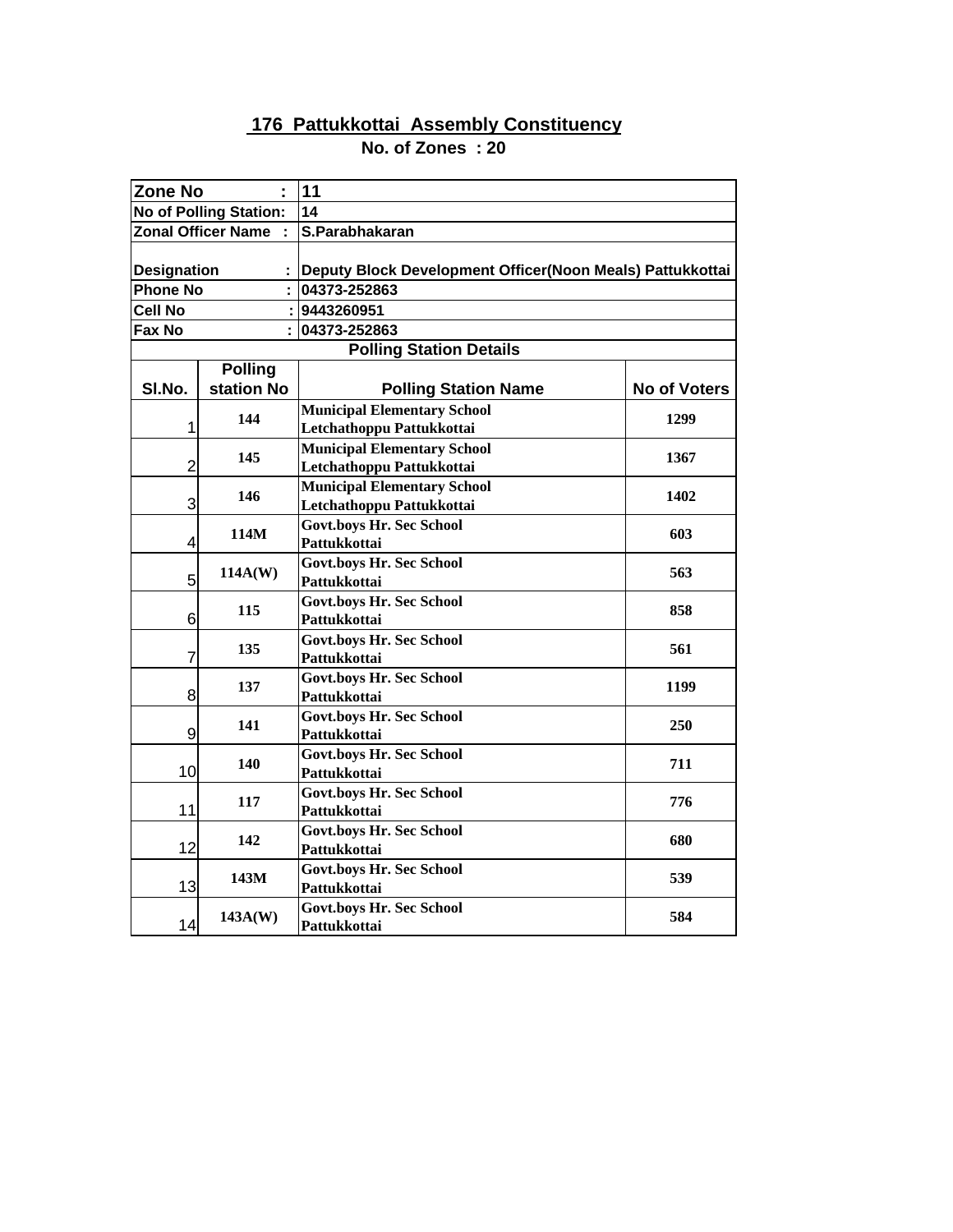| <b>Zone No</b>     |                               | 12                                              |          |                     |
|--------------------|-------------------------------|-------------------------------------------------|----------|---------------------|
|                    | <b>No of Polling Station:</b> | 14                                              |          |                     |
|                    | <b>Zonal Officer Name</b>     | <b>G.Sakthivel</b>                              |          |                     |
|                    |                               | Deputy Block Development Officer(National Rural |          |                     |
| <b>Designation</b> |                               | Employment Programe), Pattukkottai              |          |                     |
| <b>Phone No</b>    |                               | 04373-252863                                    |          |                     |
| Cell No            |                               | : 9865456361                                    |          |                     |
| Fax No             |                               | 04373-252863                                    |          |                     |
|                    |                               | <b>Polling Station Details</b>                  |          |                     |
|                    | <b>Polling</b>                |                                                 |          |                     |
| SI.No.             | station No                    | <b>Polling Station Name</b>                     |          | <b>No of Voters</b> |
|                    | 108                           | <b>Municipal Middle School</b>                  |          | 1167                |
| 1                  |                               | Pallivasal Street, Pattukotai                   |          |                     |
|                    | 109                           | <b>Municipal Middle School</b>                  |          | 724                 |
| $\overline{2}$     |                               | Pallivasal Street, Pattukotai                   |          |                     |
|                    | <b>110</b>                    | <b>Municipal Middle School</b>                  |          | 1188                |
| 3                  |                               | Pallivasal Street, Pattukotai                   |          |                     |
|                    | 124                           | <b>Municipal Middle School</b>                  |          | 1033                |
| 4                  |                               | Pallivasal Street, Pattukotai                   |          |                     |
|                    | 112M                          | <b>Govt Girls Hr Sec School</b>                 |          | 657                 |
| 5                  |                               | Pattukkottai                                    |          |                     |
| 6                  | 112A(W)                       | <b>Govt Girls Hr Sec School</b><br>Pattukkottai |          | 622                 |
|                    |                               | <b>Govt Girls Hr Sec School</b>                 |          |                     |
| 7                  | 113                           | Pattukkottai                                    |          | 807                 |
|                    |                               | <b>Govt Girls Hr Sec School</b>                 |          |                     |
| 8                  | 119                           | Pattukkottai                                    |          | 829                 |
|                    |                               | <b>Municipal Middle School</b>                  | kandiyan |                     |
| 9                  | 116                           | Street, Pattukkottai                            |          | 973                 |
|                    |                               | <b>Municipal Middle School</b>                  | kandiyan |                     |
| 10                 | 118                           | Street, Pattukkottai                            |          | 823                 |
|                    |                               | <b>Municipal Middle School</b>                  | kandiyan |                     |
| 11                 | 136                           | Street, Pattukkottai                            |          | 892                 |
|                    |                               | <b>Municipal Primary School</b>                 |          | 1488                |
| 12                 | 138                           | Nadiyambalpuram Pattukkottai                    |          |                     |
|                    | 139                           | <b>Municipal Primary School</b>                 |          | 644                 |
| 13                 |                               | Nadiyambalpuram Pattukkottai                    |          |                     |
|                    | 147                           | <b>Municipal Primary School</b>                 |          | 1010                |
| 14                 |                               | Nadiyambalpuram Pattukkottai                    |          |                     |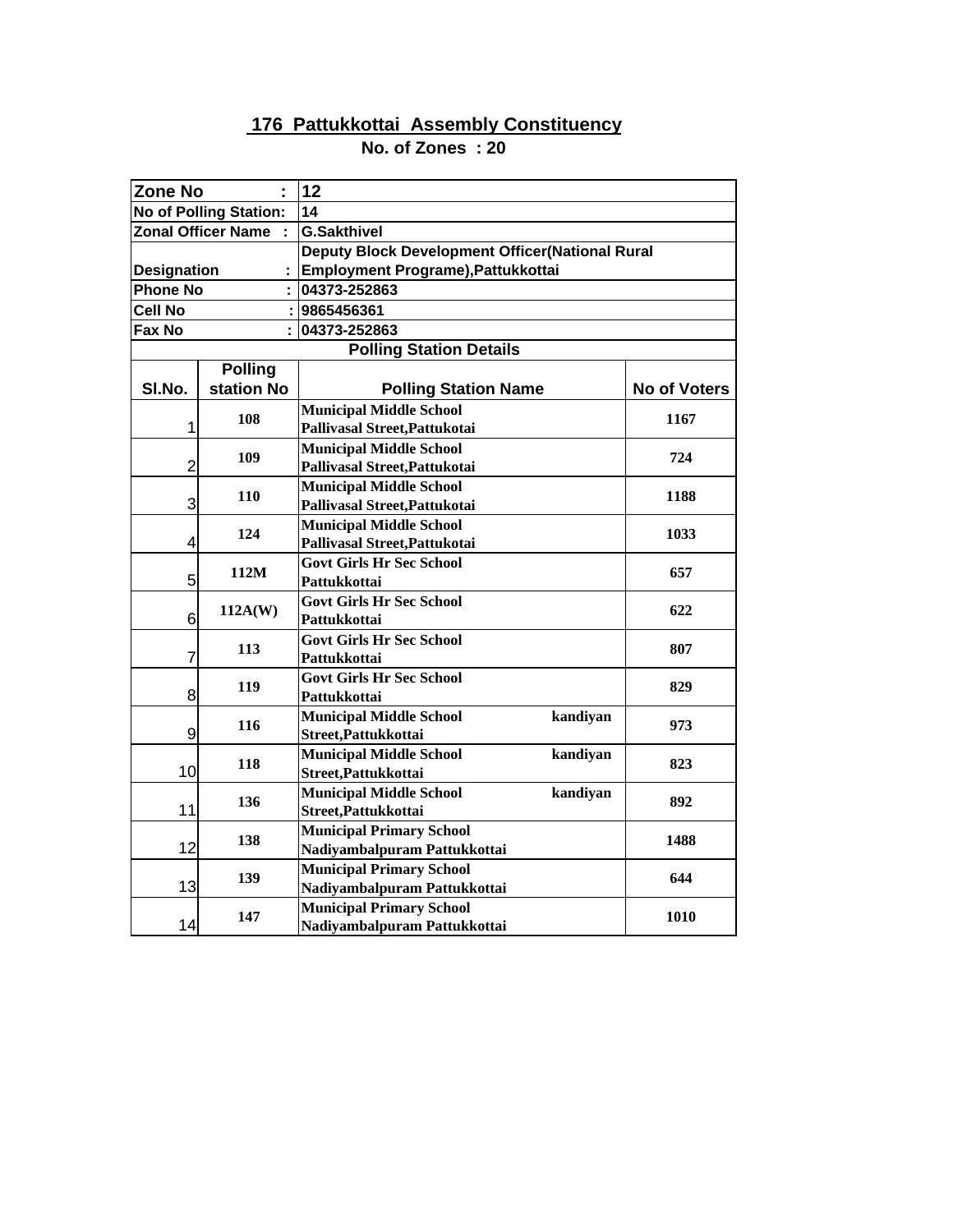| <b>Zone No</b>     | ÷                             | 13                                                         |                     |  |  |
|--------------------|-------------------------------|------------------------------------------------------------|---------------------|--|--|
|                    | <b>No of Polling Station:</b> | 11                                                         |                     |  |  |
|                    | <b>Zonal Officer Name</b>     | <b>M.Ganesan</b>                                           |                     |  |  |
| <b>Designation</b> |                               | Asst.Director (Agriculture Officer), Pattukkottai          |                     |  |  |
| <b>Phone No</b>    |                               | 04373-237020                                               |                     |  |  |
| <b>Cell No</b>     |                               | 9443211033                                                 |                     |  |  |
| Fax No             |                               |                                                            |                     |  |  |
|                    |                               | <b>Polling Station Details</b>                             |                     |  |  |
|                    | <b>Polling</b>                |                                                            |                     |  |  |
| SI.No.             | station No                    | <b>Polling Station Name</b>                                | <b>No of Voters</b> |  |  |
| 1                  | 189                           | <b>Panchayat Union Elementary School</b><br>Mahilankoittai | 756                 |  |  |
| $\overline{2}$     | 190                           | <b>Panchayat Union Elementary School</b><br>Mahilankoittai | 846                 |  |  |
| 3                  | 191                           | <b>Panchayat Union Middle School</b><br>Thokkalikadu       | 994                 |  |  |
| 4                  | 182                           | Panchayat Union Elementary School Maliyakadu               | 726                 |  |  |
| 5                  | 181                           | Panchayat Union Elementary School Sendakotai               | 837                 |  |  |
| 6                  | 183                           | <b>Panchayat Union Middle School</b><br>Pallikondan        | 700                 |  |  |
| 7                  | 184                           | <b>Panchayat Union Middle School</b><br>Pallikondan        | 720                 |  |  |
| 8                  | 186                           | <b>Panchayat Office</b><br><b>Mudalcheri</b>               | 1079                |  |  |
| 9                  | 185                           | Panchayat Union Elementary School Mudalcheri               | 874                 |  |  |
| 10                 | 188                           | <b>P.u.middle School</b><br>Kottakudi                      | 528                 |  |  |
| 11                 | 187                           | <b>P.u.middle School</b><br>Kottakudi                      | 697                 |  |  |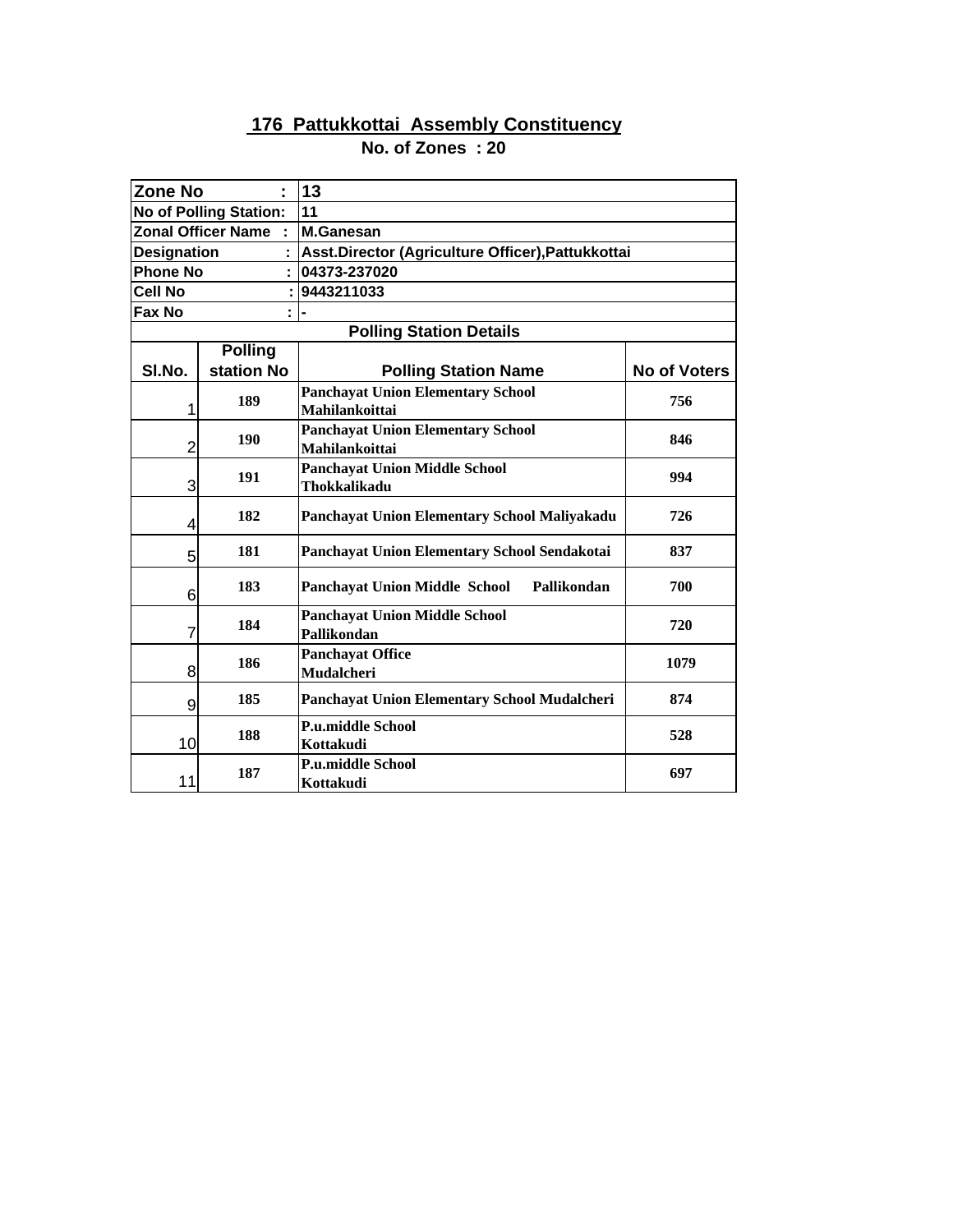| <b>Zone No</b>                | ÷                         | 14                                                                 |                     |  |  |  |
|-------------------------------|---------------------------|--------------------------------------------------------------------|---------------------|--|--|--|
| <b>No of Polling Station:</b> |                           | 11                                                                 |                     |  |  |  |
|                               | <b>Zonal Officer Name</b> | <b>M.Balendran</b>                                                 |                     |  |  |  |
| <b>Designation</b>            |                           | Zonal Deputy Tahsildar, Pattukkottai                               |                     |  |  |  |
| <b>Phone No</b>               |                           | 04373-235049                                                       |                     |  |  |  |
| <b>Cell No</b>                |                           | 9843934507                                                         |                     |  |  |  |
| Fax No                        |                           |                                                                    |                     |  |  |  |
|                               |                           | <b>Polling Station Details</b>                                     |                     |  |  |  |
|                               | <b>Polling</b>            |                                                                    |                     |  |  |  |
| SI.No.                        | station No                | <b>Polling Station Name</b>                                        | <b>No of Voters</b> |  |  |  |
| 1                             | 192                       | <b>Panchayat Union Elementary School</b><br>Rajamadam              | 661                 |  |  |  |
| $\overline{2}$                | 193                       | <b>Panchayat Union Middle School</b><br><b>Keelathottam</b>        | 937                 |  |  |  |
| 3                             | 195                       | <b>Panchayat Union Middle School</b><br>Eripurakkarai              | 814                 |  |  |  |
| 4                             | 196                       | <b>Panchayat Union Middle School</b><br><b>Eripurakkarai</b>       | 721                 |  |  |  |
| 5                             | 194                       | <b>Panchayat Union Middle School</b><br>Eripurakkarai              | 663                 |  |  |  |
| 6                             | 211                       | Kadhir Muhaideen (Boys) Hr.Sec.School<br><b>Athirampattinam</b>    | 727                 |  |  |  |
| 7                             | 212                       | Kadhir Muhaideen (Boys) Hr.Sec.School<br><b>Athirampattinam</b>    | 927                 |  |  |  |
| 8                             | 209                       | <b>Panchayat Union Elementary School</b><br><b>Adhirampattinam</b> | 955                 |  |  |  |
| 9                             | 210                       | <b>Panchayat Union Elementary School</b><br><b>Adhirampattinam</b> | 1034                |  |  |  |
| 10                            | 213                       | Kadhir Muhaideen (Boys) Hr.Sec.School<br><b>Athirampattinam</b>    | 868                 |  |  |  |
| 11                            | 214                       | Kadhar Mohaideen Hr.sec. School<br><b>Athirampattinam</b>          | 649                 |  |  |  |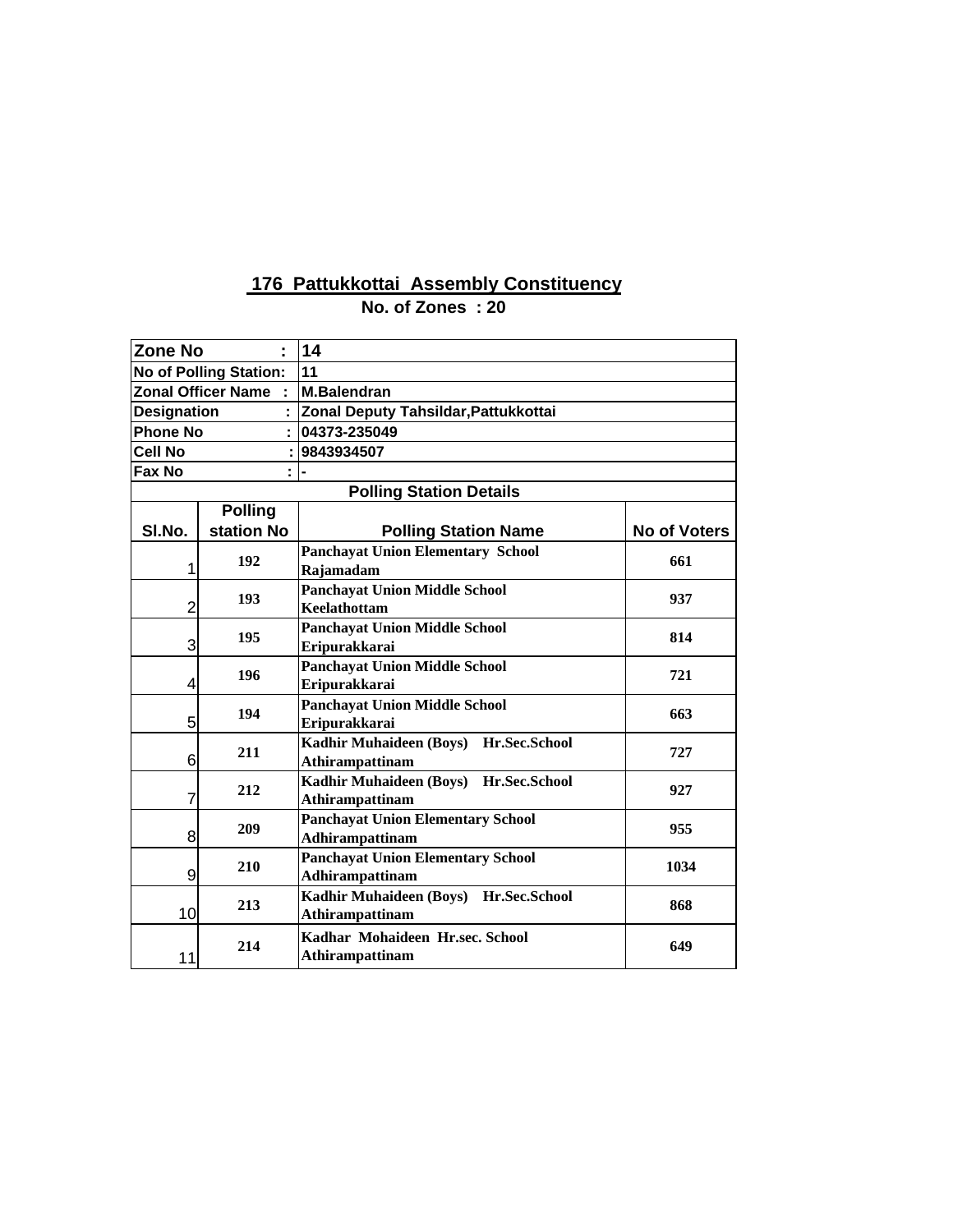| <b>Zone No</b>     |                               | Ì. | 15                                                                 |              |
|--------------------|-------------------------------|----|--------------------------------------------------------------------|--------------|
|                    | <b>No of Polling Station:</b> |    | 11                                                                 |              |
|                    | <b>Zonal Officer Name</b>     |    | S.Yoganantham                                                      |              |
| <b>Designation</b> |                               |    | Horticulture(Agriculture Officer) Pattukkottai                     |              |
| <b>Phone No</b>    |                               |    | 04373-237020                                                       |              |
| <b>Cell No</b>     |                               |    | 9443211033                                                         |              |
| Fax No             |                               |    |                                                                    |              |
|                    |                               |    | <b>Polling Station Details</b>                                     |              |
|                    | <b>Polling</b>                |    |                                                                    |              |
| SI.No.             | station No                    |    | <b>Polling Station Name</b>                                        | No of Voters |
| 1                  | 207                           |    | Panchayat Union Middle School Athirampattinam                      | 935          |
| $\overline{2}$     | 208                           |    | <b>Panchayat Union Middle School</b><br>Adhirampattinam            | 917          |
| 3                  | 215                           |    | Panchayat Union Middle School Athirampattinam<br>Kadarkarai Street | 700          |
| 4                  | 216                           |    | Panchayat Union Middle School Athirampattinam<br>Kadarkarai Street | 670          |
| 5                  | 217                           |    | Panchayat Union Middle School Athirampattinam<br>Kadarkarai Street | 922          |
| 6                  | 218                           |    | Kadhar Mohaideen Girls hr. sec. School<br>Athirampattinam          | 589          |
| 7                  | 219                           |    | Kadhar Mohaideen Girls hr. sec. School<br>Athirampattinam          | 543          |
| 8                  | 220                           |    | Kadhar Mohaideen Girls hr. sec. School<br>Athirampattinam          | 1089         |
| 9                  | 221                           |    | Panchayat Union Middle School Athirampattinam                      | 514          |
| 10                 | 222                           |    | Panchayat Union Middle School Athirampattinam                      | 627          |
| 11                 | 223                           |    | Panchayat Union Middle School Athirampattinam                      | 620          |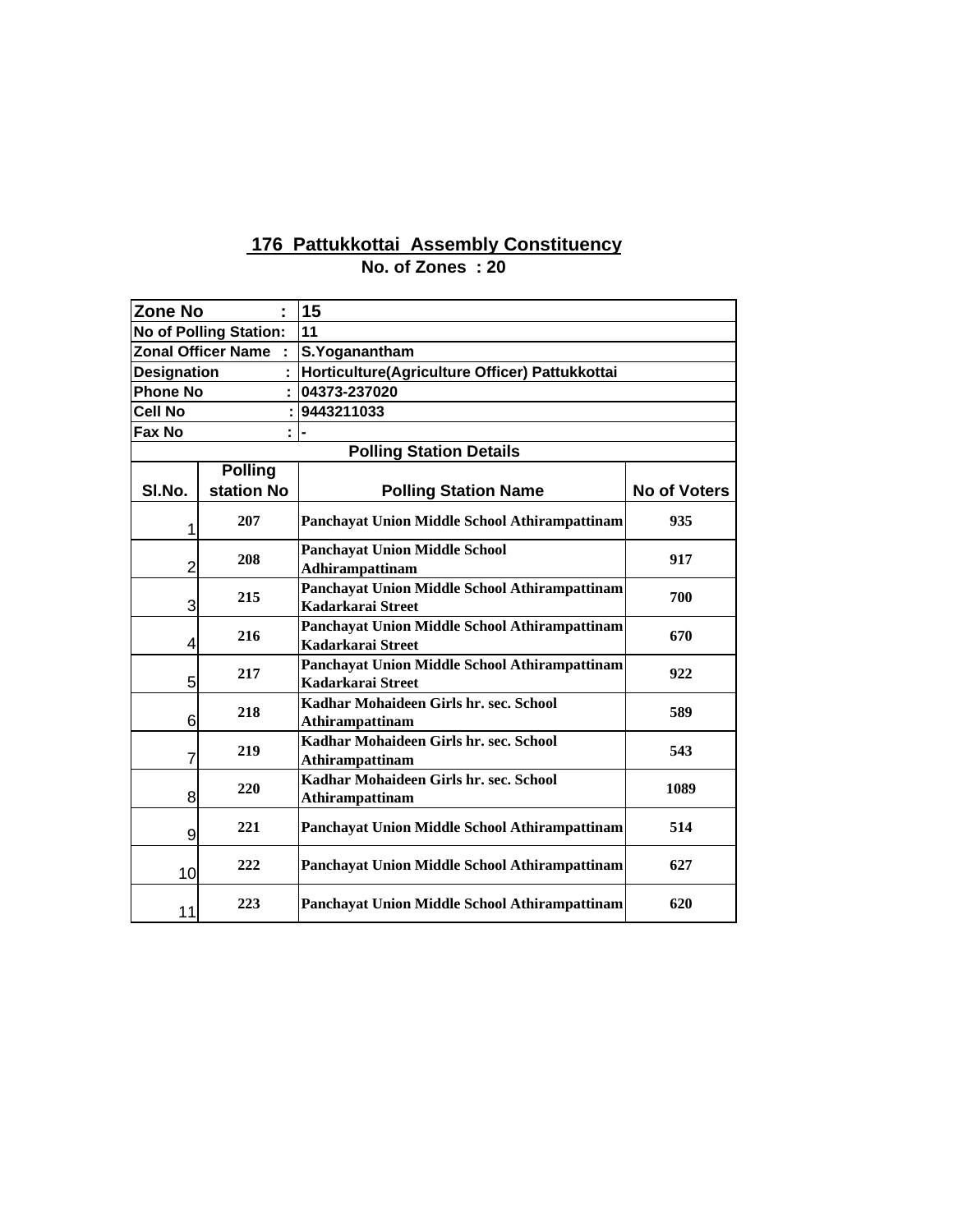| <b>Zone No</b>     |                               | 16                                                             |              |
|--------------------|-------------------------------|----------------------------------------------------------------|--------------|
|                    | <b>No of Polling Station:</b> | 11                                                             |              |
|                    | <b>Zonal Officer Name</b>     | K.S.Karthikeyan                                                |              |
| <b>Designation</b> |                               | Co-Operative Sub Register, Pattukkottai                        |              |
| <b>Phone No</b>    |                               | 04373-252076                                                   |              |
| <b>Cell No</b>     |                               | 9943809085                                                     |              |
| Fax No             |                               |                                                                |              |
|                    |                               | <b>Polling Station Details</b>                                 |              |
|                    | <b>Polling</b>                |                                                                |              |
| SI.No.             | station No                    | <b>Polling Station Name</b>                                    | No of Voters |
| 1                  | 224                           | Panchayat Union Elementary School Peykalikadu                  | 1050         |
| $\overline{2}$     | 200M                          | <b>P.U. Elementary School</b><br>Adhirampattinam               | 400          |
| 3                  | 200A(W)                       | P.U.Ele. School<br>Adirampattinam                              | 498          |
| 4                  | 199                           | <b>P.U.Elementary School</b><br>Adhirampattinam                | 725          |
| 5                  | 206                           | <b>Govt Girls High School</b><br><b>Adhirampattinam</b>        | 502          |
| 6                  | 205                           | Govt (g) High School<br>Adhirampattinam                        | 590          |
| 7                  | 204                           | Govt (g) High School<br>Adhirampattinam                        | 601          |
| 8                  | 201                           | <b>Panchayat Union Elementary School</b><br>Adhirampattinam    | 694          |
| 9                  | 202                           | <b>Panchayat Union Elementary School</b><br>Adhirampattinam    | 632          |
| 10                 | 203                           | <b>Panchayat Union Elementary School</b><br>Adhirampattinam    | 683          |
| 11                 | 198                           | <b>Panchayat Union Elementary School</b><br><b>Naduvikkadu</b> | 659          |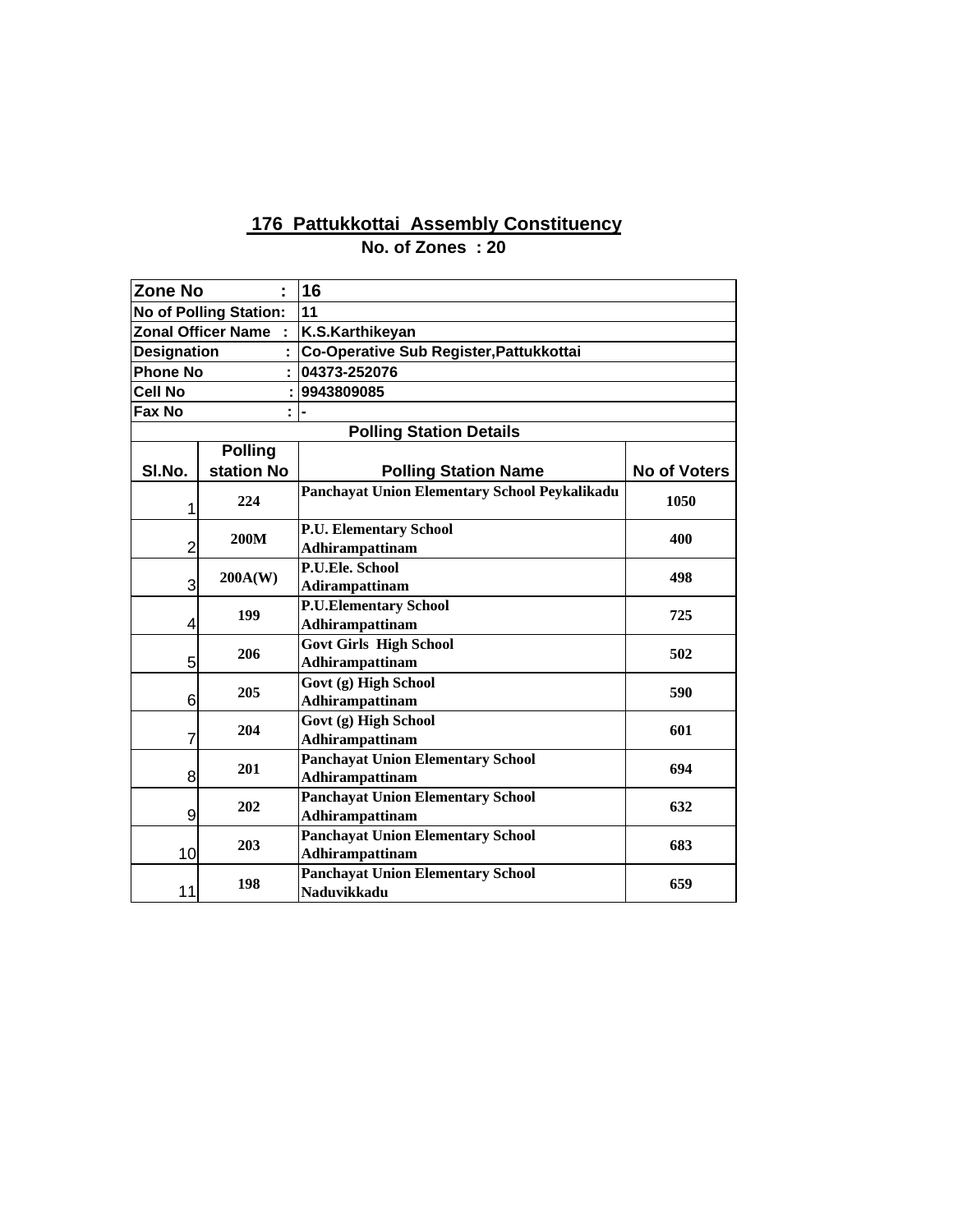| <b>Zone No</b>     | ٠                         | 17                                                   |                     |  |  |
|--------------------|---------------------------|------------------------------------------------------|---------------------|--|--|
|                    | No of Polling Station:    | 11                                                   |                     |  |  |
|                    | <b>Zonal Officer Name</b> | <b>V.Govindasamy</b>                                 |                     |  |  |
| <b>Designation</b> |                           | Co-Operative Sub Register, Pattukkottai              |                     |  |  |
| <b>Phone No</b>    |                           | 04373-252076                                         |                     |  |  |
| <b>Cell No</b>     |                           | 9786872200                                           |                     |  |  |
| Fax No             |                           |                                                      |                     |  |  |
|                    |                           | <b>Polling Station Details</b>                       |                     |  |  |
|                    | <b>Polling</b>            |                                                      |                     |  |  |
| SI.No.             | station No                | <b>Polling Station Name</b>                          | <b>No of Voters</b> |  |  |
|                    | 197                       | <b>Panchayat Union Elementary School</b>             | 687                 |  |  |
| 1                  |                           | <b>Malavenirkadu</b>                                 |                     |  |  |
|                    | 180                       | <b>Panchayat Union Elementary School</b>             | 910                 |  |  |
| $\overline{2}$     |                           | Pudhukottai Ullur                                    |                     |  |  |
|                    | 179                       | <b>Panchayat Union Elementary School</b>             | 672                 |  |  |
| 3                  |                           | Puthukottai Ullur                                    |                     |  |  |
|                    | 178                       | <b>Panchayat Union Middle School</b>                 | 415                 |  |  |
| 4                  |                           | Palanjur                                             |                     |  |  |
|                    | 177                       | P.U.M. School                                        | 1112                |  |  |
| 5                  |                           | Palanjur                                             |                     |  |  |
| 6                  | 148                       | <b>Punitha Saverior Aided Ele School</b><br>Anaikadu | 652                 |  |  |
|                    |                           | T.E.L.C. Ele. School                                 |                     |  |  |
| 7                  | 149M                      | Anaikadu                                             | 612                 |  |  |
|                    |                           | <b>T.E.L.C Ele .School</b>                           |                     |  |  |
| 8                  | 149A(W)                   | Pattukkottai                                         | 699                 |  |  |
|                    |                           | <b>Panchayat Union Middle School</b>                 |                     |  |  |
| 9                  | 101                       | Ponnavarayankottai                                   | 670                 |  |  |
|                    |                           | <b>Panchayat Union Midddle School</b>                |                     |  |  |
| 10                 | 100                       | Ponnavarayankottai Ukkadai                           | 848                 |  |  |
|                    |                           | <b>Panchayat Union Midddle School</b>                |                     |  |  |
| 11                 | 99                        | Ponnavarayankottai Ukkadai                           | 706                 |  |  |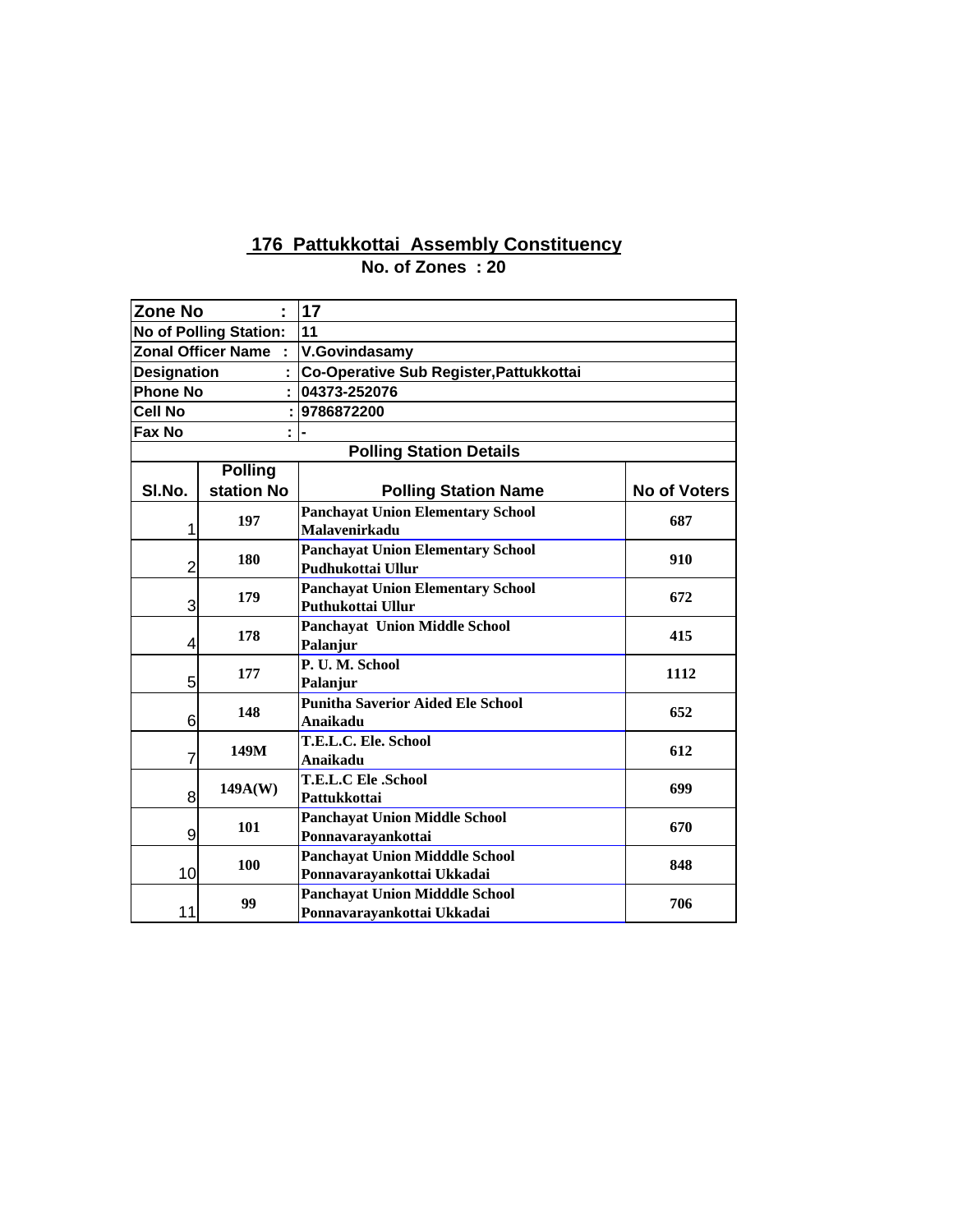**Zone No : 18 Polling Station Details**

| <b>No of Polling Station:</b> |                | 9                                                                       |              |  |  |
|-------------------------------|----------------|-------------------------------------------------------------------------|--------------|--|--|
| <b>Zonal Officer Name</b>     |                | N.Santhanakrishnan                                                      |              |  |  |
| <b>Designation</b>            |                | : Zonal Deouty Tahsildar, Pattukkottai                                  |              |  |  |
| <b>Phone No</b>               |                | 04373-235049                                                            |              |  |  |
| Cell No                       |                | 99652765003                                                             |              |  |  |
| Fax No                        |                |                                                                         |              |  |  |
|                               |                | <b>Polling Station Details</b>                                          |              |  |  |
|                               | <b>Polling</b> |                                                                         |              |  |  |
| SI.No.                        | station No     | <b>Polling Station Name</b>                                             | No of Voters |  |  |
| 1                             | 63             | <b>Govt. High School</b><br>Vattakkudi North                            | 1024         |  |  |
| 2                             | 64             | <b>Panchayat Union Elementary School</b><br>Vattakkudi South            | 1078         |  |  |
| 3                             | 68             | <b>Panchayat Union Middle School</b><br>Mannakadu North                 | 1076         |  |  |
| 4                             | 67             | <b>Panchayat Union Primary School</b><br>Mannankadu South               | 690          |  |  |
| 5                             | 152            | Panchayat Union Elementary School,<br>Thuvarankurichi West              | 822          |  |  |
| 6                             | 151            | <b>Panchayat Union Elementary School</b><br>Thuvarankurichi South       | 783          |  |  |
| 7                             | 150            | <b>Panchayat Union Elementary School</b><br>Thuvarankurichi South       | 572          |  |  |
| 8                             | 153            | <b>Panchayat Union Elementary School</b><br>Thuvarankurichi West 614613 | 566          |  |  |
| 9                             | 154            | Govt, High, School<br>Thuvarankurichi South 614613                      | 821          |  |  |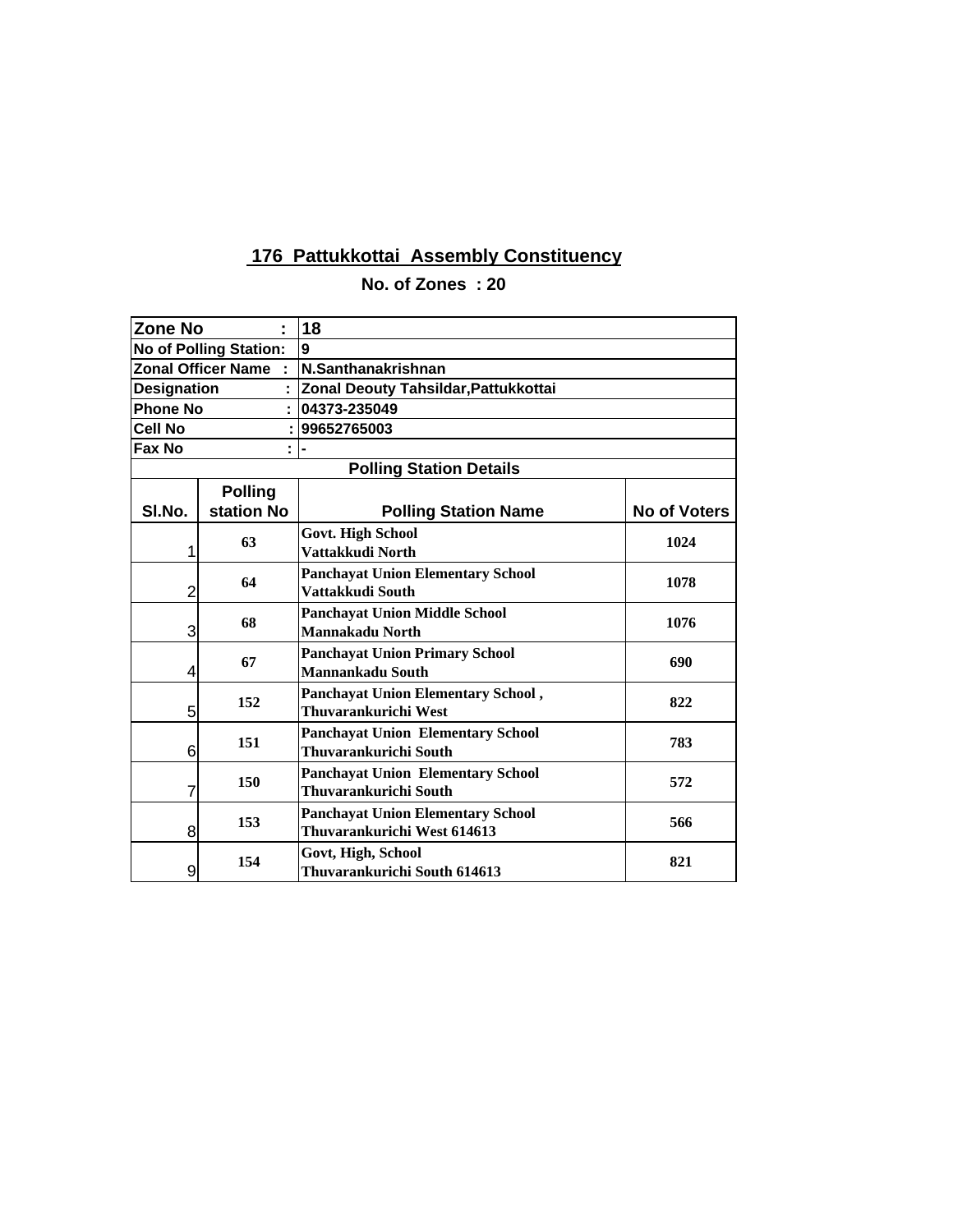| <b>Zone No</b>     |                               | 19                                                                      |                     |  |  |
|--------------------|-------------------------------|-------------------------------------------------------------------------|---------------------|--|--|
|                    | <b>No of Polling Station:</b> | 11                                                                      |                     |  |  |
|                    | <b>Zonal Officer Name</b>     | S.Karuppaiya                                                            |                     |  |  |
| <b>Designation</b> |                               | Head Surveyor Pattukkottai                                              |                     |  |  |
| <b>Phone No</b>    |                               | 04373-235049                                                            |                     |  |  |
| <b>Cell No</b>     |                               | 9843678775                                                              |                     |  |  |
| Fax No             |                               |                                                                         |                     |  |  |
|                    |                               | <b>Polling Station Details</b>                                          |                     |  |  |
|                    | <b>Polling</b>                |                                                                         |                     |  |  |
| SI.No.             | station No                    | <b>Polling Station Name</b>                                             | <b>No of Voters</b> |  |  |
| 1                  | 175                           | <b>Panchayat Union Elementary School</b><br><b>Karisakkadu</b>          | 317                 |  |  |
| $\overline{2}$     | 173                           | <b>Panchayat Union Elementary School</b><br>Karunkulam.                 | 556                 |  |  |
| 3                  | 174                           | <b>Panchayat Union Middle School</b><br>Manjavayal                      | 915                 |  |  |
| 4                  | 176                           | <b>Panchayat Union Elementary School</b><br>Sundranayakipuram           | 895                 |  |  |
| 5                  | 159                           | Panchayat Union Elementary School Rasiyankadu                           | 752                 |  |  |
| 6                  | 160                           | Govt High School, Sengappaduthankadu                                    | 650                 |  |  |
| 7                  | 161                           | <b>Govt.high School</b><br>Sengappaduthankadu                           | 1049                |  |  |
| 8                  | 158                           | <b>Panchayat Union Elementary School</b><br>Thamarankottai West         | 580                 |  |  |
| 9                  | 157                           | <b>Panchayat Union Elementary School</b><br><b>Thamarankottai North</b> | 1196                |  |  |
| 10                 | 156                           | <b>Panchayat Union Elementary School</b><br>Thamarankottai Keelakadu    | 672                 |  |  |
| 11                 | 155                           | <b>Panchayat Union Elementary School</b><br>Thamarankottai Keelakadu,   | 714                 |  |  |